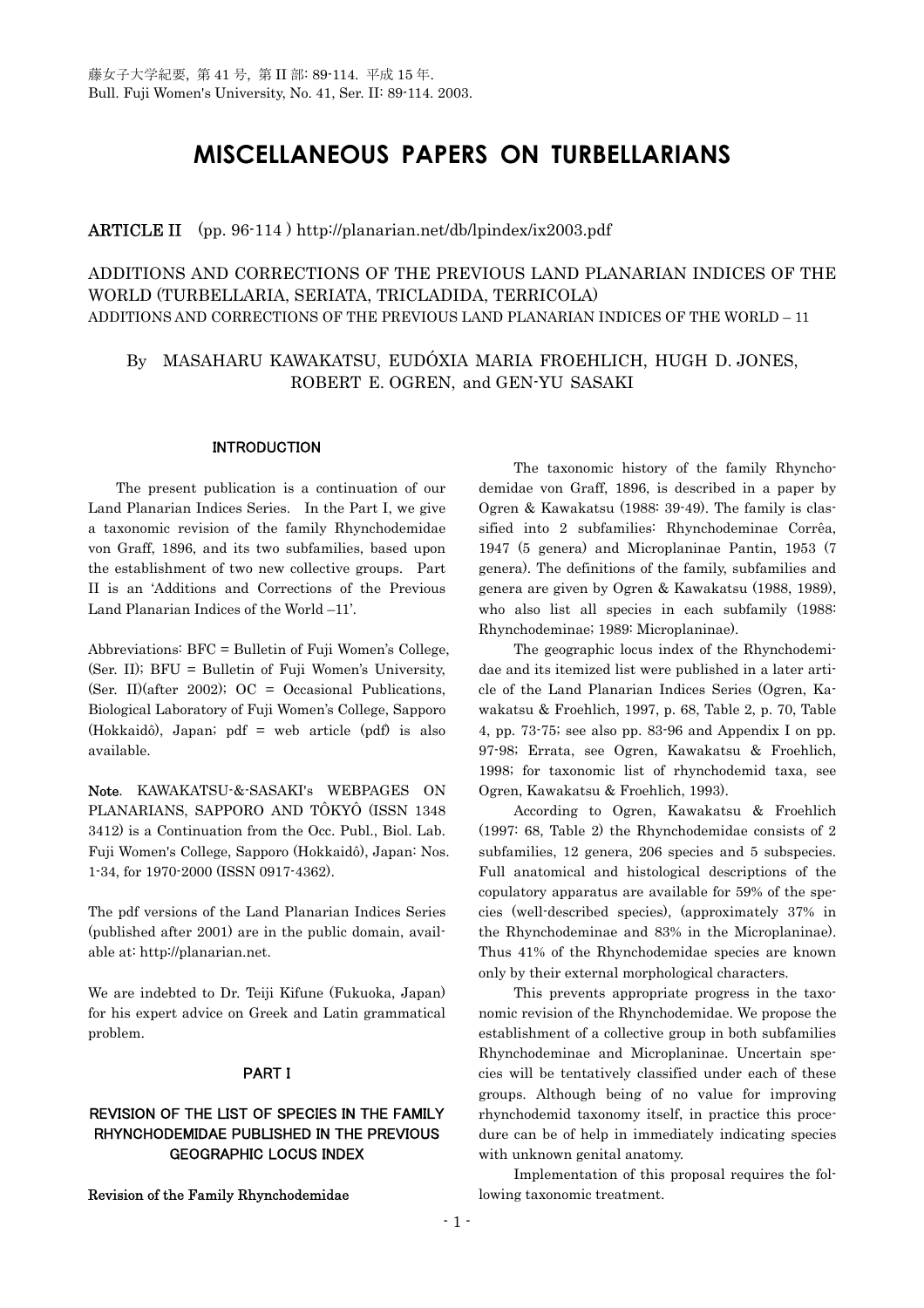1). Abolishment of the Subspecies Classification System.

In our previous classification system (Ogren & Kawakatsu, 1988; Ogren, Kawakatsu & Froehlich, 1997), the following subspecies classification system was employed.

#### Rhynchodemus hectori von Graff, 1897

- R. h. hectori von Graff, 1897, from Argentina and Brazil. Copulatory apparatus is known.
- R. h. marfa Marcus, 1953, from Zaire. Copulatory apparatus is known.
- Rhynchodemus ochroleucus von Graff, 1899
	- R. o. ochroleucus von Graff, 1899, from Indonesia (Natuna Is.) and the Philippines. Copulatory apparatus is known.
	- R. o. belli von Graff, 1899, from Indonesia (Moluccas Is.). Genital anatomy is not known.
	- R. o. varians von Graff, 1899, from Indonesia (Java and Sumatra). Genital anatomy is not known.

The 5 subspecies mentioned above (including 2 nominotypical subspecies) should be elevated to the rank of species.

#### 2). Proposal of 2 nomina nova

There are two groups of rhynchodemid species having the same specific names (Ogren & Kawakatsu, 1988; Ogren, Kawakatsu & Froehlich, 1997). They are as follows:

- Rhynchodemus assimilis Geba, 1909, from Comoro Island.
- Platydemus assimilis Wood, 1926, from Australia (NSW).
- Rhynchodemus boehmigi von Graff, 1899, from Indonesia (Mollucas Is.).
- Platydemus boehmigi Geba, 1909, from Comoro Island.

demus assimilis and Platydemus boehmigi in Table I. All of these 4 species were described based upon non-sexual specimens (i.e., their genital anatomy is not known). Thus, they should be classified into the same collective group proposed in the present paper (see the foregoing section). New names will be given for Platy-

#### 3). Synonymised species

 We employed the following synonymic treatment in the present publication. See also Table I.

Dolichoplana feildeni von Graff, 1899, is synonymised with Dolichoplana striata Moseley, 1877. Cf. Ogren, Kawakatsu & Froehlich (1997: 81, \*8 in Notes). See also Jones (1998).

- Microplana britannica (Percival, 1925) [olim Rhynchodemus], Microplana decennii (Batcr oplana hovassei (de Beauchamp, 1934) cr oplana scharffi (von Graff, 1896). Cf. talgazi, 1945) [olim Rhynchodemus ], Mi-[olim Rhynchodemus], and Microplana monacensis (Heinzel, 1929) [olim Rhynchodemus ] have all been synonymised with  $Mi$ Ogren, Kawakatsu & Froehlich (1997: 81,  $*16-*21$  in Notes). See also Jones (1998).
- Microplana albicolis (von Graff, 1899) [olim atrocyanea croplana terrestris (Müller, 1774). Cf. Rhynchodemus], Microplana (Walton, 1912) [olim Rhynchodemus ], Microplana carli (Fuhrmann, 1914) [olim Rhynchodemus ], and Microplana mahnerti Minelli, 1977, Microplana richardi (Bendl, 1909) [olim Rhynchodemus ], Microplana styriaca (Freisling, 1935) [olim Rhynchodem $us$ ] have all been synonymised with  $Mi$ Ogren, Kawakatsu & Froehlich (1997: 81, \*15, \*22- the second \*21 is a *lapsus cala*mi). See also Ogren (1988), Ogren & Kawakatsu (1998) and Jones (1998).

#### 4). Additional species

Microplana nana Mateos, Giribet & Carranza, 1998, from Spain is the only rhynchodemid species (Microplaninae) described after the publication of our Locus Index (Ogren, Kawakatsu & Froehlich, 1997; cf. Kawakatsu, Ogren, Froehlich & Sasaki, 2001: 114). It is added in Table I of the present paper.

Note by HDJ. A paper describing a new species of Othelosoma from South Africa is "in press" (Jones, 2004). See Table I and References for Part I.

# Definitions of the Family Rhynchodemidae, 2 Subfamilies and 14 Genera

 The following definitions of the family, subfamilies and genera are reproduced from Ogren & Kawakatsu (1988, 1989) except for the two collective groups. We do not propose a comprehensive taxonomic revision of the Rhynchodemidae in the present paper.

#### Family Rhynchodemidae von Graff, 1896

Definition: Body elongate and cylindroid with 2 eyes near the simple, tapered anterior end; without tentacles or head plate; with well-developed creeping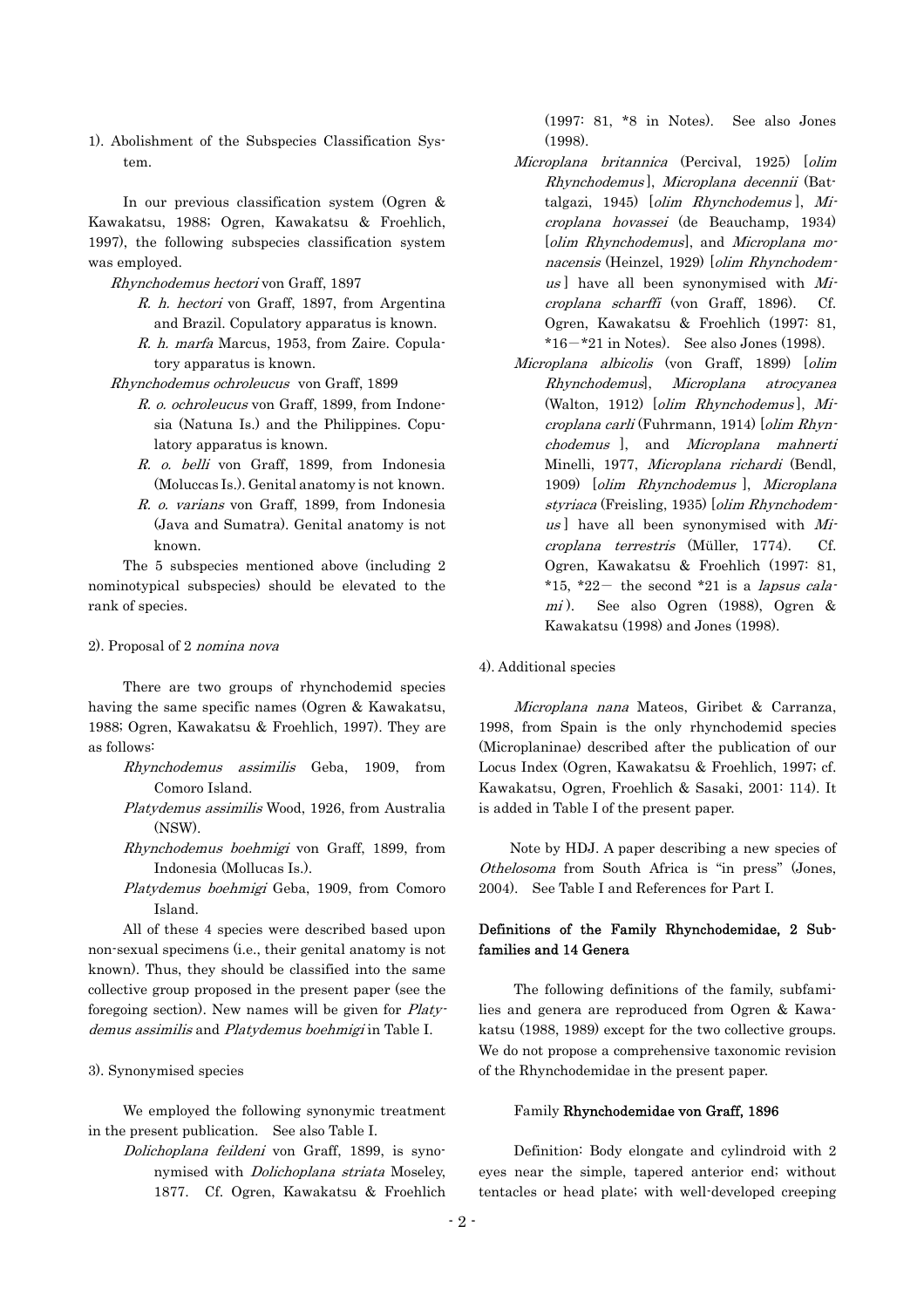sole occupying part of the ventral surface. A sucker organ present at the anterior ventral surface (Cotyloplana).

Type genus: Rhynchodemus Leidy, 1851 Cf. Ogren & Kawakatsu (1988: 44, 50).

#### Subfamily Rhynchodeminae Corrêa, 1947

Definition: Rhynchodemidae with strong cortical musculature in which the subepithelial longitudinal muscle fibers are grouped into large, definite bundles; penis papilla absent or greatly reduced (Platydemus in part); female copulatory apparatus simple, consisting of antrum and genital duct without bursa or genito-intestinal connection.

Type genus: Rhynchodemus Leidy, 1851

Cf. Ogren & Kawakatsu (1988: 44, 50). See also Ogren Kawakatsu & Froehlich (1992: 99, pl. I, bottom-fig., 102-103, pl. IV (1-2), fig.).

#### Genus Cotyloplana Spencer, 1892

Definition: Rhynchodeminae, flattened body, with wide creeping sole; with a single sucker at the antero-ventral side in front of the creeping sole; copulatory organs similar to Platydemus with large, spacious male genital antrum having a small, obtuse, penis papilla at its base through which the ejaculatory duct empties; female organ simple, with narrow and curved glandular duct, dorsally situated and opening by way of a reduced vagina into the dorsal part of the common genital antrum; posterior diverticulum (or glandular sac) present.

Type species: Cotyloplana whiteleggei Spencer, 1892

Cf. Ogren & Kawakatsu (1988: 44, 51).

#### Genus *Digonopyla* Fischer, 1926

Definition: Rhynchodeminae with numerous pharynges and mouths; copulatory apparatus has a wall of tissue separating the gonopores, resulting in independent male and female openings; copulatory organs as in Platydemus with minute penis papilla and dorsal entrance of vagina.

Type species: *Dolichoplana harmeri* von Graff, 1899

Cf. Ogren & Kawakatsu (1988: 44, 53 54).

#### Genus *Dolichoplana* Moseley, 1877

Definition: Rhynchodeminae of very elongate flattened form; creeping sole of moderate width; the rounded, slightly concave anterior end is bordered by glandular and sensory tracts; with two large retinal eyes behind the anterior tip; parenchymal longitudinal muscle fibers occur only ventral to the intestine; male

copulatory organ without penis papilla, genital antrum very large, elongate with many folds, opens into large elongated common antrum; the short female genital duct and vagina open dorsally into the common antrum; a prominent diverticulum (or glandular sac) opens from the posterior wall of common antrum near the gonopore.

Type species: *Dolichoplana striata* Moseley, 1877 Cf. Ogren & Kawakatsu (1988: 44, 54).

#### Genus *Platydemus* **von Graff, 1896**

Definition: Rhynchodeminae of massive, planoconvex body, both ends tapered, with broad creeping sole; with very large eyes; anterior secretory and sensory tracts; male copulatory organ consists of a large chamber with folded epithelium and in most cases a short penis papilla; vagina opens from the dorsal aspect into the large common genital antrum; ventrally, a diverticulum (or glandular sac) opens from the posterior wall of the common antrum.

Type species: Rhynchodemus grandis Spencer, 1892

Cf. Ogren & Kawakatsu (1988: 44-45, 61).

#### Genus Rhynchodemus Leidy, 1851

Definition: Rhynchodeminae with elongate body attenuated at both ends, with oval to round cross section; creeping sole occupying most of the ventral surface; anterior end has sensory tracts and a pair of medium to large eyes situated close to anterior tip; male copulatory apparatus lacks a penis papilla, but develops large folds in the genital antrum.

Type species: Planaria sylvatica Leidy, 1851 Cf. Ogren & Kawakatsu (1988: 45-46, 67).

# Anisorhynchodemus Kawakatsu, Froehlich, Jones,

Ogren & Sasaki, gen. nov. (collective group) Definition: Rhynchodeminae, but not classifiable into present taxonomic genera because of insufficient morphological information; geographical distribution is worldwide. A collective group to temporarily assign species inquirendae and nomina dubia.

No type species. Cf. ICZN, 4th Ed., 1999, Art. 42.3.1.

Etymology: The new generic name of Anisorhynchodemus is from Greek. Aniso (unequal, different, irregular, dissimilar) +  $rhynchodemus$ . Gender is the same as *Rhynchodemus* (masculine).

#### Subfamily Microplaninae Pantin, 1953

Definition: Rhynchodemidae of generally short, plump, cylindrical form, anterior end often blunt; eyes often small or may be retrogressed; body wall with weak subepithelial musculature consisting of thin outer circular layer and single layer of longitudinal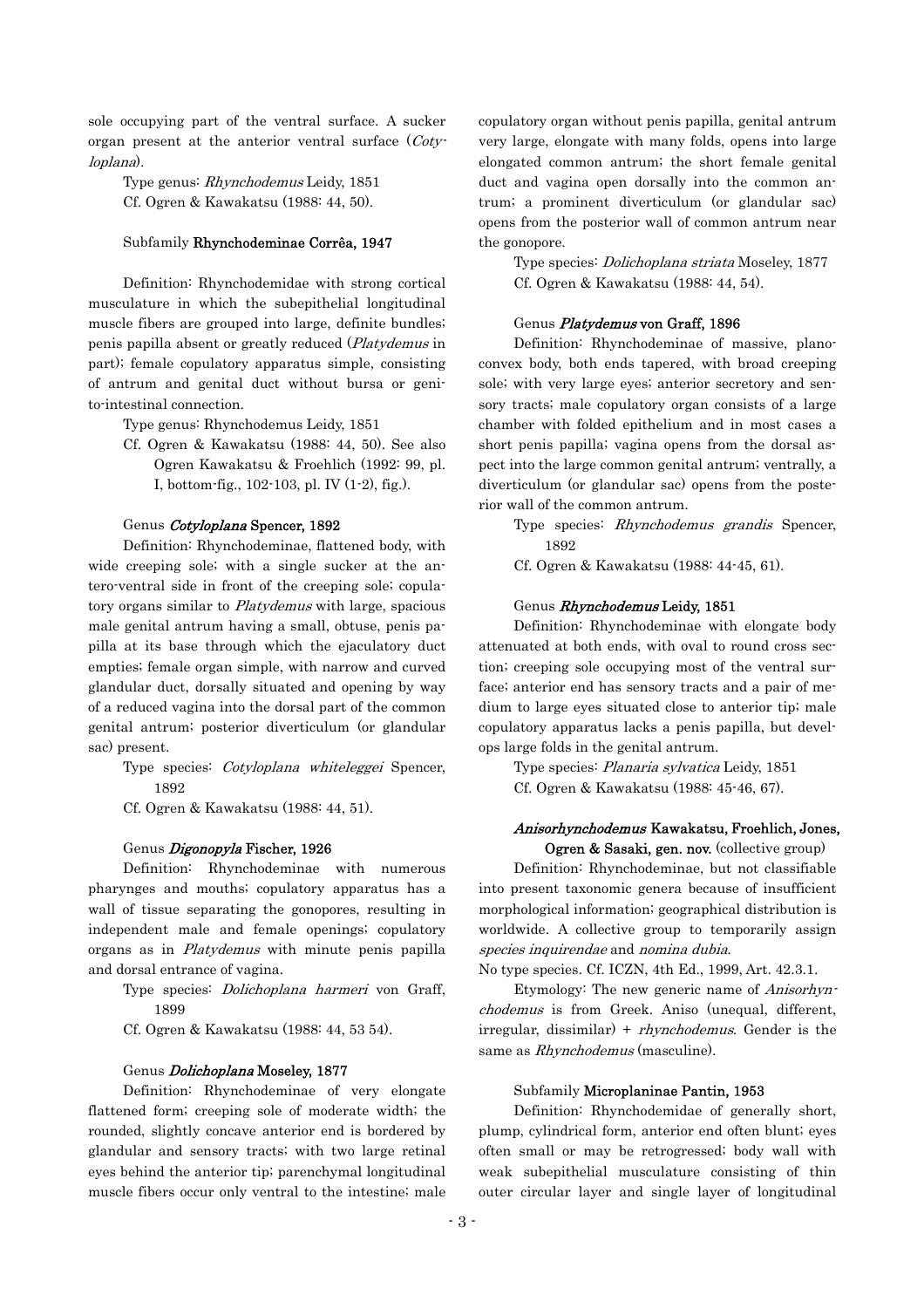fibers inconspicuously developed and not aggregated into large bundles; male copulatory organ often complicated with well developed penis papilla; female copulatory organ simple or complex, may have genitointestinal connection, with or without seminal bursa with one or more exits.

Type genus: Microplana Vejdovský, 1890

Cf. Ogren & Kawakatsu (1988: 46); Ogren & Kawakatsu (1989: 53). See also Ogren, Kawakatsu & Froehlich (1992: 100, pl. II, top fig., 102 103, pl. IV (1 2), fig.).

#### Genus Amblyplana von Graff, 1896

Definition: Microplaninae with plump, rounded body, two well-developed retinal eyes on the subcylindrical head; with narrow creeping sole; with well developed bundle of parenchymal musculature and retractor muscle at anterior end of the body which pulls the front inwards.

- Type species: Rhynchodemus fuscus Moseley, 1877
- Cf. Ogren & Kawakatsu (1988: 46); Ogren & Kawakatsu (1989: 53).

#### Genus Diporodemus Hyman, 1938

Definition: Microplaninae with large seminal bursa connected to the vagina by a canal (Beauchamp's canal) and also opening asymmetrically to the exterior by a bursal canal and pore situated behind the common gonopore; with or without a genito-intestinal connection.

- Type species: *Diporodemus yucatani* Hyman, 1938
- Cf. Ogren & Kawakatsu (1988: 47); Ogren & Kawakatsu (1989: 56-57).

#### Genus Geobenazzia Minelli, 1974

Definition: Microplaninae with a conspicuous adenodactyl in the common genital antrum; male copulatory organ well developed, with large seminal vesicle and penis papilla; female organ has a copulatory bursa (or seminal receptacle) connected by one duct, the vagina, which opens into the genital antrum; also opening into the genital antrum near the vagina is a genito-intestinal duct which apparently does not communicate with the copulatory bursa.

- Type species: Geobenazzia tyrrhenica Minelli, 1974
- Cf. Ogren & Kawakatsu (1988: 47); Ogren & Kawakatsu (1989: 58).

#### Genus Incapora du Bois-Reymond Marcus, 1953

Definition: Microplaninae with two ventral orifices in the skin, from which tubes lead to the posterior

limbs of the gut; these limbs form a transanastomosis connected to the common ovovitelline duct by the bursal canal.

- Type species: *Incapora weyrauchi* du Bois-Reymond Marcus, 1953
- Cf. Ogren & Kawakatsu (1988: 47); Ogren & Kawakatsu (1989: 59).

#### Genus Microplana Vejdovský, 1890

Definition: Microplaninae with an elongate, rounded body (preserved worms may have rounded anterior with greatest diameter anterior to mouth); with two small eyes; male copulatory organ consists of well-developed penis with muscular bulbus, bulbar cavity and elongate penis papilla projecting into short antrum; female organ has one simple canal (vagina) entering common genital antrum; typically a genitointestinal canal is present arising from vagina or behind the common ovovitelline duct; seminal bursa can be present with a short connection (bursasteles, bursal canal, or proximal duct) to female tract, with or without connections to intestine, or bursa is blind lacking connections to intestine; when bursa is absent a genitointestinal connection is often present; without adenodactyls, tentacles or suckers.

- Type species: Microplana humicola Vejdovský, 1890
- Cf. Ogren & Kawakatsu (1988: 47); Ogren & Kawakatsu (1989: 60).

#### Genus Othelosoma Gray, 1869

Definition: Microplaninae with rounded, elongated body, anterior may be blunt or inrolled; narrow creeping sole reaches nearly to anterior tip; seminal bursa very large and communicates by two openings or by a common opening with two canals, a ductus vaginalis and a Beauchamp's canal, leading into the genital antrum; dorso-anterior parenchymal musculature is very highly developed and may be differentiated as a discrete retractor muscle.

Type species: Othelosoma symondsii Gray, 1869

Cf. Ogren & Kawakatsu (1988: 47); Ogren & Kawakatsu (1989: 79).

#### Genus Pseudartiocotylus Ikeda, 1911

Definition (in von Graff, 1916: 3230): "Der riemenförmige Körper ist relativ kurz, besitzt ein zwischen den kleinen Augen liegendes uhrglasförmiges apikales Sinnesorgan und zwei neben dem Vorderende der schmalen Kriechleiste angebrachte längsovale Ambulakralgrübchen." Insufficient information in the original description does not allow for a suitable definition.

Type species: Pseudartiocotylus ceylonicus Ikeda,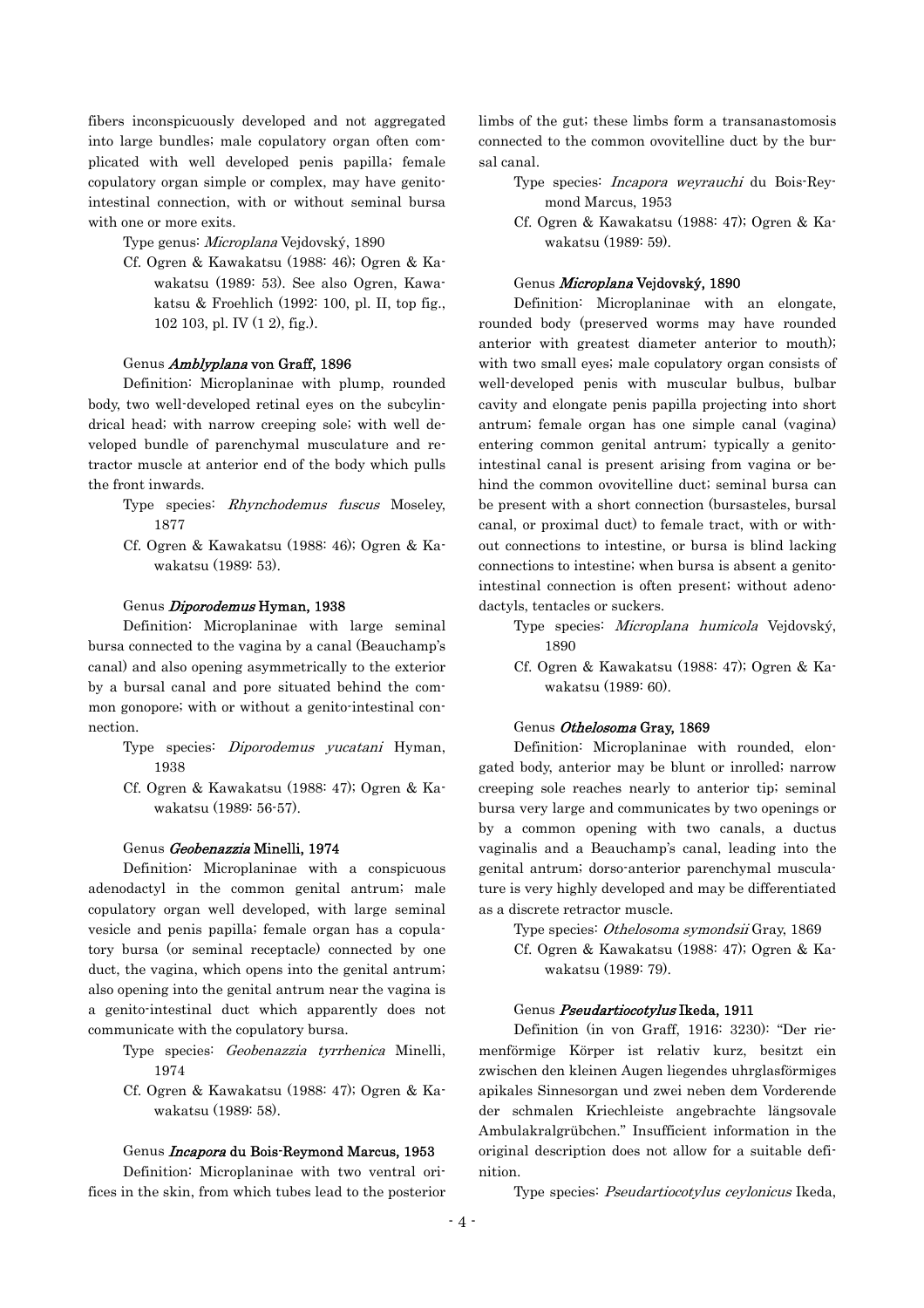1911

:

Cf. Ogren & Kawakatsu (1988: 48); Ogren & Kawakatsu (1989: 87).

# Statomicroplana Kawakatsu, Froehlich, Jones,

Ogren & Sasaki, gen. nov. (collective group) Definition: Microplaninae, but not classifiable into present taxonomic genera because of insufficient morphological information; geographic distribution is

worldwide. A collective group to temporarily assign species inquirendae and nomina dubia.

No type species. Cf. ICZN, 4th Ed., 1999, Art. 42.3.1.

Etymology: The new generic name of Statomicroplana is from Greek. Stato (stillness, rest, standstill, suspend) + microplana. Gender is the same as  $Mi$ croplana (feminine).

Table 1. A list of rhynchodemid species with information on copulatory organs and geographical location. (+ indicates adequate information is available on the copulatory organs; – indicates no such information.)

Family RHYNCHODEMIDAE von Graff, 1896

Subfamily RHYNCHODEMINAE Corrêa, 1947

#### Genus COTYLOPLANA Spencer, 1892

Cotyloplana borneensis de Beauchamp, 1933 + E. Malaysia Cotyloplana punctata Spencer, 1892 + Australia - Lord Howe Is.

#### Genus DIGONOPYLA Fischer, 1926

Digonopyla harmeri (von Graff, 1899)  $+$  Indonesia - Sulawesi

#### Genus **DOLICHOPLANA** Moseley, 1877

Dolichoplana carvalhoi Corrêa, 1947 + Brazil Dolichoplana striata Moseley, 1877\*1  $*1$  *Dolichoplana feildeni* is synonymised with *D. striata*. + Indonesia · Java and Moluccas Is., Singapore; Sri Lanka; Philippines; Palau Is, U.S.A. (GA, FL, MO; greenhouses); Barbados; Bermuda; Guiana; Europe: Ireland; U.K.

Dolichoplana vircata du Bois-Reymond Marcus, 1957  $+$  Peru

#### Genus PLATYDEMUS von Graff, 1896

Platydemus grandis (Spencer, 1892)  $+$  Australia  $\cdot$  Lord Howe Is. Platydemus lividus (von Graff, 1899)  $+$  Caroline Is.; Palau Is. Platydemus longibulbus de Beauchamp, 1972  $+$  Papua New Guinea Platydemus macrophthalmus (von Graff, 1899)  $\qquad \qquad +$  Papua New Guinea Platydemus manokwari de Beauchamp, 1962 Platydemus bivittatus (von Graff, 1899)  $+$  Papua New Guinea Platydemus fasciatus (Spencer, 1892) + Australia - Lord Howe Is. Platydemus joliveti de Beauchamp, 1972 + Papua New Guinea

Platydemus pindaudei de Beauchamp, 1972 **Franklingen Harry America** + Papua New Guinea Platydemus vanheurni de Beauchamp, 1929  $+$  Indonesia - Irian Jaya Platydemus zimmermanni de Beauchamp, 1952 + Fiji Platydemus victoriae (Dendy, 1890) + Australia (VIC)

## Genus RHYNCHODEMUS Leidy, 1851

 $Rhynchodemus americanus Hyman, 1943 + U.S.A. (green houses)$ 

+ Indonesia, Irian Jaya; Maldive; Philippines;

Japan (SWI and Ogasawara Is.); Australia (QLD)

- 
- 
- 
-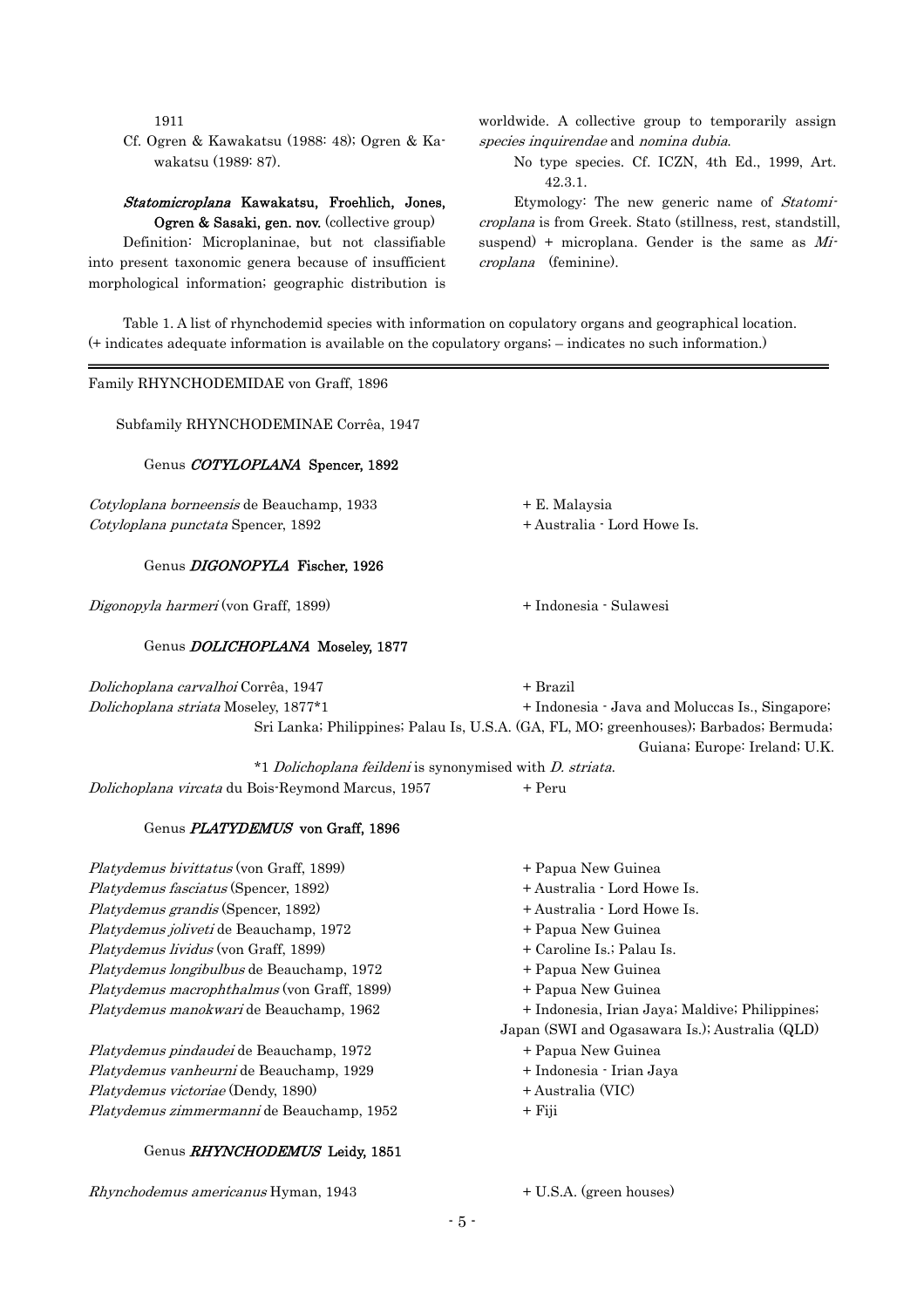$Rhynchodemus angustus$  (Hyman, 1941)  $+$  Panama Rhynchodemus aripensis Prudhoe, 1949 + Trinidad & Tobago  $Rhynchodemus blainvillei$  von Graff, 1899  $+$  Brazil  $Rhynchodemus bromelicola$  de Beauchamp, 1912  $+$  Costa Rica Rhynchodemus graetzi du Bois-Reymond Marcus, 1953 + Panama Rhynchodemus hectori von Graff, 1897 + Argentina ; Brazil  $Rhynchodemus ijimai Kaburaki, 1922 + Japan (CJ)$ Rhynchodemus inopinatus (de Beauchamp, 1930) + Indonesia - Sumatra  $Rhynchodemus$  marfa Marcus, 1953  $+ Zaire$ Rhynchodemus misus du Bois Reymond Marcus, 1965 + Ecuador Rhynchodemus nematopsis (de Beauchamp, 1930) + Indonesia - Java Rhynchodemus oahuensis Hyman, 1939 **+ Hawaii, U.S.A.** Rhynchodemus ochroleucus von Graff, 1899 + Indonesia - Natuna Is.; Philippines  $Rhynchodemus piptus Marcus, 1952 + Brazil$ Rhynchodemus samperi Fuhrmann, 1814 + Colombia Rhynchodemus schmardai von Graff, 1899  $+$  Indonesia - Java  $Rhynchodemus schubarti du Bois-Raymond Marcus, 1955 + Brazil$ Rhynchodemus scius du Bois-Reymond Marcus, 1955 + Brazil Rhynchodemus sumbawaeiensis (Haslauer-Gamisch, 1982) + Indonesia - Flores Rhynchodemus sylvaticus (Leidy, 1851) + Europe: Austria; Belgium; Czechoslovakia; Germany; Ireland; Netherlands; Poland; U.K.; Canada (Ontario); U.S.A. (IL, LA, MD, MO, NC, NY, OH, PA, RI, TX, WI); Bermuda

Rhynchodemus vejdovskyi von Graff, 1899 + Indonesia - Java; Singapore

### Genus ANISORHYNCHODEMUS Kawakatsu, Froehlich, Jones, Ogren & Sasaki, gen. nov.

(collective group)

Anisorhynchodemus albicinctus (von Graff, 1899) comb. nov. – Palau Is. Anisorhynchodemus amboinensis (von Graff, 1899) comb. nov. – Indonesia - Moluccas Is. Anisorhynchodemus assimilis (Geba, 1909)comb. nov. – Comoro Is. Anisorhynchodemus bistriatus (Grube, 1868) comb. nov. Fiji; Samoa Is. Anisorhynchodemus bosci (von Graff, 1899) comb. nov. – Madagascar Anisorhynchodemus forrestianus (Schröder, 1924) comb. nov. – New Caledonia Anisorhynchodemus belli (von Graff, 1899) comb. nov. – Indonesia - Moluccas Is. Anisorhynchodemus boehmigi (von Graff, 1899) comb. nov. – Indonesia - Moluccas Is. Anisorhynchodemus boholicus (von Graff, 1899) comb. nov. – Philippines Anisorhynchodemus borellii (von Graff, 1894) comb. nov. – Paraguay Anisorhynchodemus cameliae (Fuhrmann, 1914) comb. nov. – Colombia Anisorhynchodemus chuni (von Graff, 1899) comb. nov. – Indonesia - Java Anisorhynchodemus conradti (von Graff, 1899) comb. nov. – Togo Anisorhynchodemus conspersus (von Graff, 1899) comb. nov. – Philippines Anisorhynchodemus cultratus (von Graff, 1899) comb. nov. – Philippines Anisorhynchodemus demani (von Graff, 1899) comb. nov. – Indonesia - Sulawesi Anisorhynchodemus diesingi (von Graff, 1899) comb. nov. – Indonesia - Sulawesi Anisorhynchodemus diorchis (Fuhrmann, 1914) comb. nov. – Switzerland Anisorhynchodemus dubius (Spencer, 1892) comb. nov. – Australia - Lord Howe Is. Anisorhynchodemus dugesi (von Graff, 1899) comb. nov. – Indonesia - Sulawesi Anisorhynchodemus excavatus (von Graff, 1899) comb. nov. – Indonesia - Banda Is. Anisorhynchodemus figdori (von Graff, 1899) comb. nov. – Indonesia - Java Anisorhynchodemus fletcheri (Spencer, 1892) comb. nov. – Australia - Lord Howe Is. Anisorhynchodemus gebaboehmigi Kawakatsu, Froehlich,  $-$  Comoro Is. Jones, Ogren & Sasaki, nom. nov.

- 
- 
- 
- 
- 
- 
- 
- 
- 
- 
- 
- 
- 
- 
- 
- 
- 
- 
- 
- 
- 
- 
- 

Anisorhynchodemus guttatus (Fletcher & Hamilton, 1888) – Australia (NSW, VIC)

comb. nov.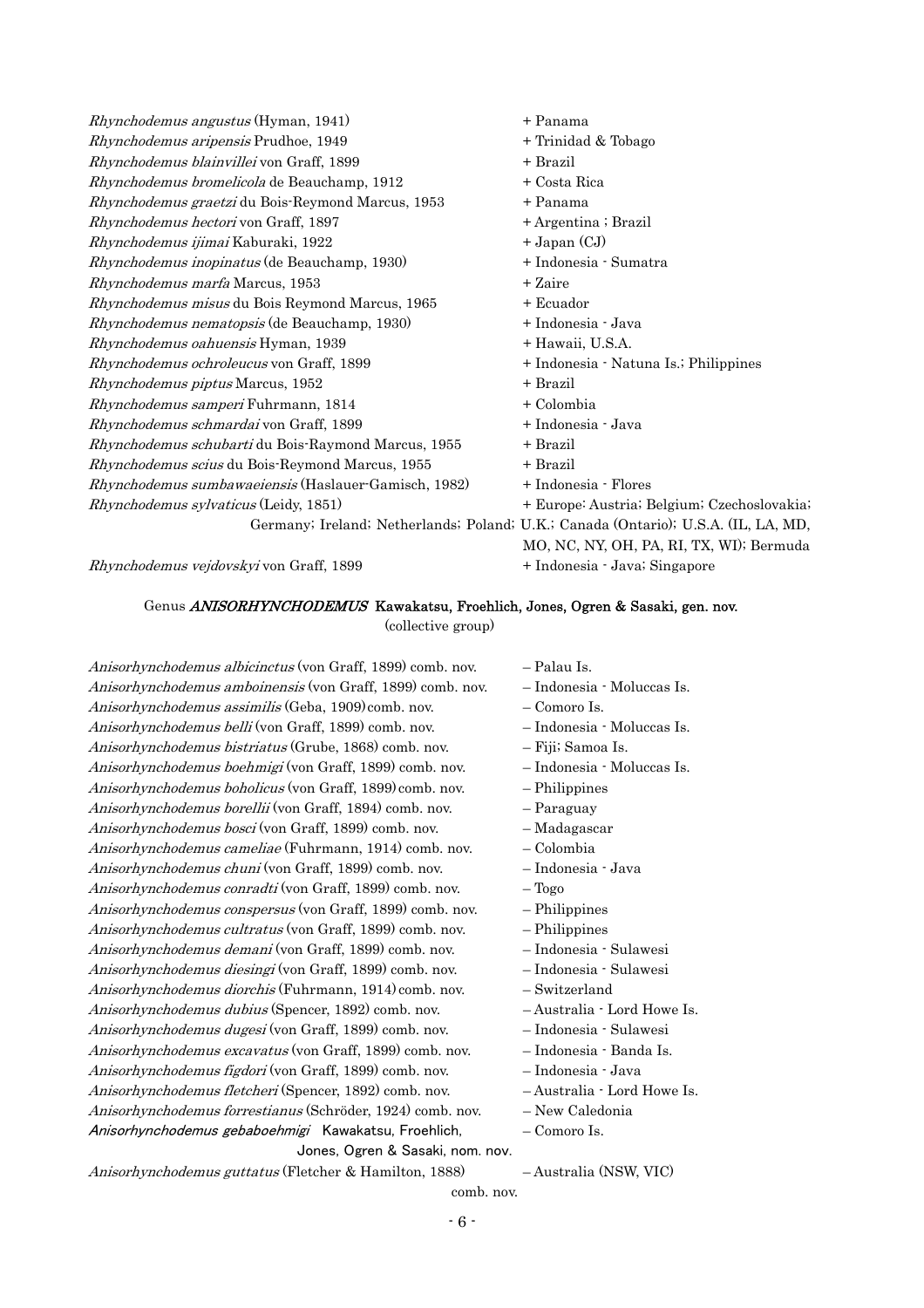| Anisorhynchodemus hallezi (von Graff, 1899) comb. nov.                                    | - Philippines; U.K. (hothouses)                 |
|-------------------------------------------------------------------------------------------|-------------------------------------------------|
| Anisorhynchodemus insularis (von Graff, 1899) comb. nov.                                  | - Palau Is.                                     |
| Anisorhynchodemus joubini (Hallez, 1894) comb. nov.                                       | - Guiana                                        |
| Anisorhynchodemus kraepelini (von Graff, 1899) comb. nov.                                 | $-Fiji$                                         |
| Anisorhynchodemus laterolineatus (Spencer, 1892) comb. nov.                               | - Australia · Lord Howe Is.                     |
| Anisorhynchodemus leidyi (von Graff, 1899) comb. nov.                                     | - Indonesia · Sulawesi                          |
| Anisorhynchodemus lindsaysianus (Schröder, 1924) comb. nov.                               | - New Caledonia                                 |
| Anisorhynchodemus lineolatus (von Graff, 1899) comb. nov.                                 | – Fiji                                          |
| Anisorhynchodemus lubbocki (von Graff, 1899) comb. nov.                                   | - Indonesia · Sulawesi                          |
| Anisorhynchodemus luteicollis (von Graff, 1899) comb. nov.                                | - Papua New Guinea                              |
| Anisorhynchodemus maculatus (Fuhrmann, 1914) comb. nov.                                   | - Colombia                                      |
| Anisorhynchodemus mediolineatus (Spencer, 1892) comb. nov.                                | - Australia · Lord Howe Is.                     |
| Anisorhynchodemus megalophthalma (Loman, 1890) comb. nov.                                 | - Indonesia · Java                              |
| Anisorhynchodemus mertoni (Schröder, 1916) comb. nov.                                     | - Indonesia · Aru Is.                           |
| Anisorhynchodemus michaelseni (von Graff, 1899) comb. nov.                                | - Madagascar                                    |
|                                                                                           | - Palau Is.                                     |
| Anisorhynchodemus miniatus (von Graff, 1899) comb. nov.                                   |                                                 |
| Anisorhynchodemus mitchellianus (Schröder, 1924) comb. nov.                               | - New Caledonia                                 |
| Anisorhynchodemus montanus (Mell, 1904) comb. nov.                                        | - Ethiopia                                      |
| Anisorhynchodemus moseleyi (Fletcher & Hamilton, 1888)                                    | -Australia (NSW)                                |
| comb. nov.                                                                                |                                                 |
| Anisorhynchodemus nematoides (Loman, 1890) comb. nov.                                     | - Indonesia · Kai Is., · Java; W. Malaysia;     |
|                                                                                           | Maldive ; Sri Lanka                             |
| Anisorhynchodemus nietneri (Humbert, 1862) comb. nov.                                     | – Sri Lanka                                     |
| Anisorhynchodemus niger (Fletcher & Hamilton, 1888) comb. nov. - Australia (NSW)          |                                                 |
| Anisorhynchodemus nolli (von Graff, 1899) comb. nov.                                      | - Philippines                                   |
| Anisorhynchodemus obscurus (Fletcher & Hamilton, 1888)                                    | -Australia (NSW, QLD)                           |
| comb. nov.                                                                                |                                                 |
| Anisorhynchodemus pellucidus (von Graff, 1899) comb. nov.                                 | – Brazil                                        |
| Anisorhynchodemus picta (von Graff, 1899) comb. nov.                                      | - Madagascar                                    |
| Anisorhynchodemus pilleata (Whitehouse, 1915) comb. nov.                                  | – India                                         |
| Anisorhynchodemus procera (von Graff, 1899) comb. nov.                                    | - Indonesia · Kai Is. & Moluccas Is.; Palau Is. |
| Anisorhynchodemus putzei (von Graff, 1899) comb. nov.                                     | - Maldive ; Australia (QLD)                     |
| Anisorhynchodemus quadristriatus (Grube, 1868) comb. nov.                                 | - Samoa Is.; Tonga                              |
| Anisorhynchodemus rubrocinctus (von Graff, 1899) comb. nov.                               | - Indonesia · Sulawesi                          |
| Anisorhynchodemus scriptus (Steel, 1897) comb. nov.                                       | – Fiji                                          |
| Anisorhynchodemus septemstriatus (von Graff, 1899) comb. nov.                             | - Palau Is.                                     |
| Anisorhynchodemus sharpi (von Graff, 1899) comb. nov.                                     | $-$ Indonesia<br>Sulawesi                       |
| Anisorhynchodemus signata (von Graff, 1899) comb. nov.                                    | - Indonesia · Moluccas Is.                      |
| Anisorhynchodemus simulans (Dendy, 1891) comb. nov.                                       | -Australia (VIC)                                |
| Anisorhynchodemus stenopus (von Graff, 1894) comb. nov.                                   | - Argentina; Venezuela                          |
| Anisorhynchodemus tabatteldili (von Graff, 1899) comb. nov.                               | - Palau Is.                                     |
| Anisorhynchodemus tetracelis (Haslauer Gamisch, 1981)                                     | - Indonesia · Flores Is.                        |
| comb. nov.                                                                                |                                                 |
| Anisorhynchodemus trilineatus (Fletcher & Hamilton, 1888)                                 | -Australia (NSW)                                |
| comb. nov.                                                                                |                                                 |
| Anisorhynchodemus tristis (von Graff, 1899) comb. nov.                                    | - Indonesia · Moluccas Is.                      |
| Anisorhynchodemus varians (von Graff, 1899) comb. nov.                                    | - Indonesia · Java & Sumatra                    |
|                                                                                           |                                                 |
| Anisorhynchodemus waburtonianus (Schröder, 1924) comb. nov.                               | - Loyalty Is.                                   |
| Anisorhynchodemus whiteleggei (Spencer, 1892) comb. nov.                                  | - Australia · Lord Howe Is.                     |
| Anisorhynchodemus woodassimilis Kawakatsu, Froehlich,<br>Jones, Ogren & Sasaki, nom. nov. | -Australia (NSW)                                |
|                                                                                           |                                                 |

Subfamily MICROPLANINAE Pantin, 1953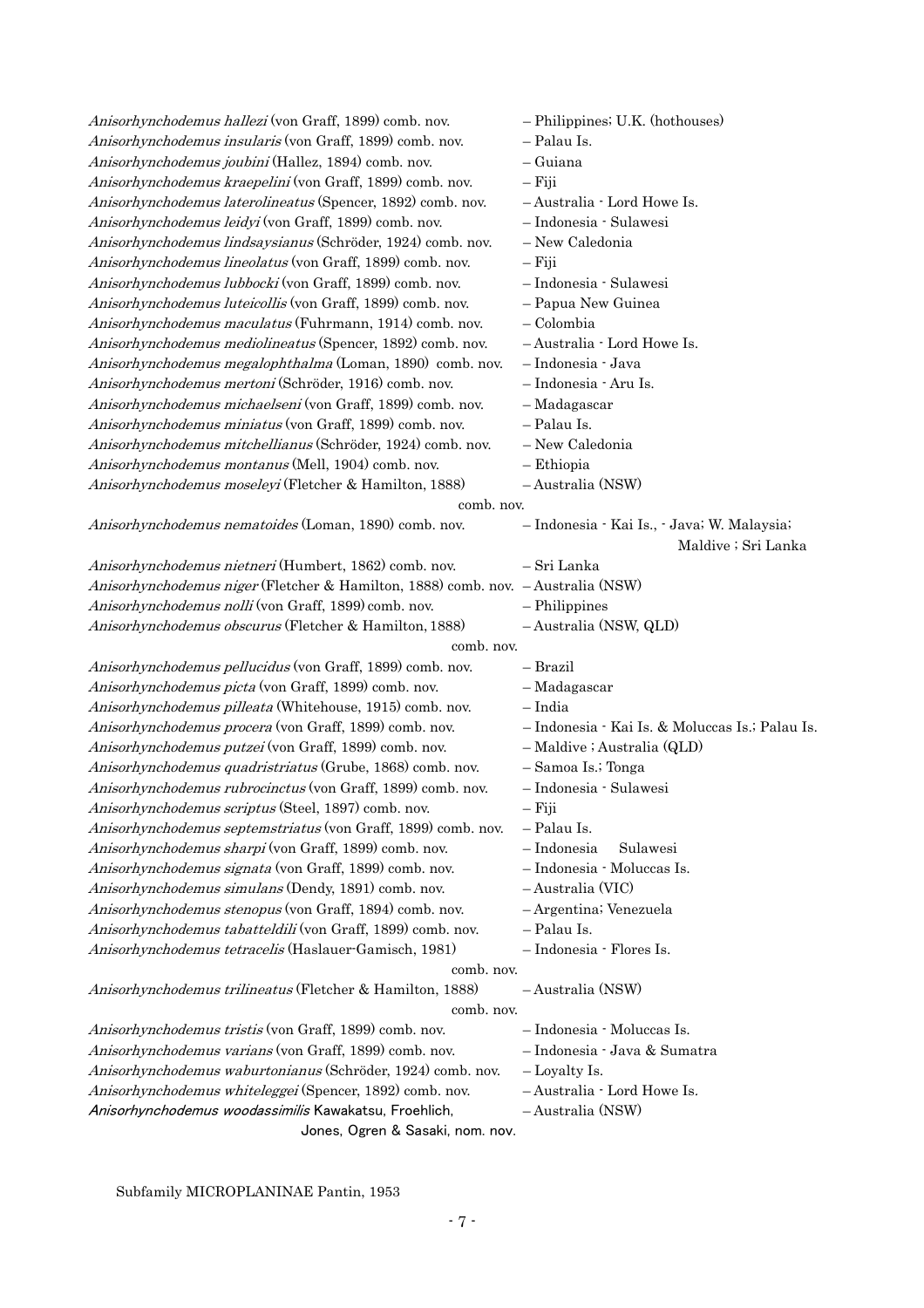#### Genus **AMBLYPLANA** von Graff, 1896

Amblyplana braueri (von Graff, 1899) + Seychelle

#### Genus DIPORODEMUS Hyman, 1938

 $Diporodemus hymanae E. M. Frochlich & Frochlich, 1972 + Brazil$ Diporodemus indigenus Hyman, 1943 + U.S.A. (DC, IL?, IN?, KY, LA, MD, MI,

Diporodemus plenus Hyman, 1941 + Panama Diporodemus yucatani Hyman, 1938 + Mexico

#### Genus GEOBENAZZIA Minelli, 1974

Geobenazzia tyrrhenica Minelli, 1974 + Italy

#### Genus INCAPORA du Bois-Reymond Marcus, 1953

| <i>Incapora anamallensis</i> (de Beauchamp, 1930)      | + India |
|--------------------------------------------------------|---------|
| <i>Incapora weyrauchi</i> du Bois-Reymond Marcus, 1953 | + Peru  |

#### Genus *MICROPLANA* Vejdovský, 1890

*Microplana aberana* (Mell, 1904) + Ethiopia Microplana atropurpurea (von Graff, 1899)  $+$  Palau Is. *Microplana attemsi* (Bendl, 1909) + Yugoslavia *Microplana costaricensis* (de Beauchamp, 1913)  $+$  Costa Rica Microplana giustii Minelli, 1976 **+ Italy** Microplana mediostriata (Geba, 1909)  $+$  Comoro Is. *Microplana montoyai* (Fuhrmann, 1914) + Colombia Microplana natalensis (Jameson, 1907) + S. Africa Microplana rufocephalata Hyman, 1954 **+ U.S.A.** (KY) Microplana scharffi (von Graff, 1896) \*2 \*2 Microplana britannica, Microplana decennii, Microplana hovassei, and Microplana *monacensis* have all been synonymised with *M. scharffi.* Microplana ceylonica (von Graff, 1899) + 1ndia; Sri Lanka; Rodrigues Is., Mauritius Microplana cherangani (de Beauchamp, 1936) + Ethiopia  $Microplane\, grafif$  (Geba, 1909)  $+$  Comores *Microplana haitiensis* (Prudhoe, 1949)  $+$  Haiti, W. Indies Microplana harea Marcus, 1953 + Congo; Zaire Microplana henrici (Bendl, 1908) + France  $Microlana howesi$  (Scharff, 1900)  $+$  France Microplana humicola Vejdovský, 1890 + Czechoslovakia; U.K. Microplana indica (Chaurasia, 1985) + India  $Microlana nana Mateos, Giribet & Carranza. 1998 + Spain$ Microplana neumanni (Mell, 1904) + Ethiopia Microplana peneckei (Meixner, 1921) + Austria *Microplana perereca* Marcus & du Bois-Reymond Marcus,  $1959 + A$ zores Is. Microplana purpurea (Bendl, 1908) + Ethiopia + Europe: Belgium; Bulgaria; Ireland; U.K.; Monaco; Turkey; Madeira Is.; U.S.A. (WA) Microplana termitophaga Jones, Darlington & Newson, 1990 + Kenya; Zambia; Zimbabwe

*Microplana terrestris* (Müller, 1774) \*3

+ Europe: Austria; Belgium; Bulgaria; Czechoslovakia; Denmark; France; Germany; Ireland; Monaco; Netherlands; Norway; Po-

NC, NY, TN, VA, WV)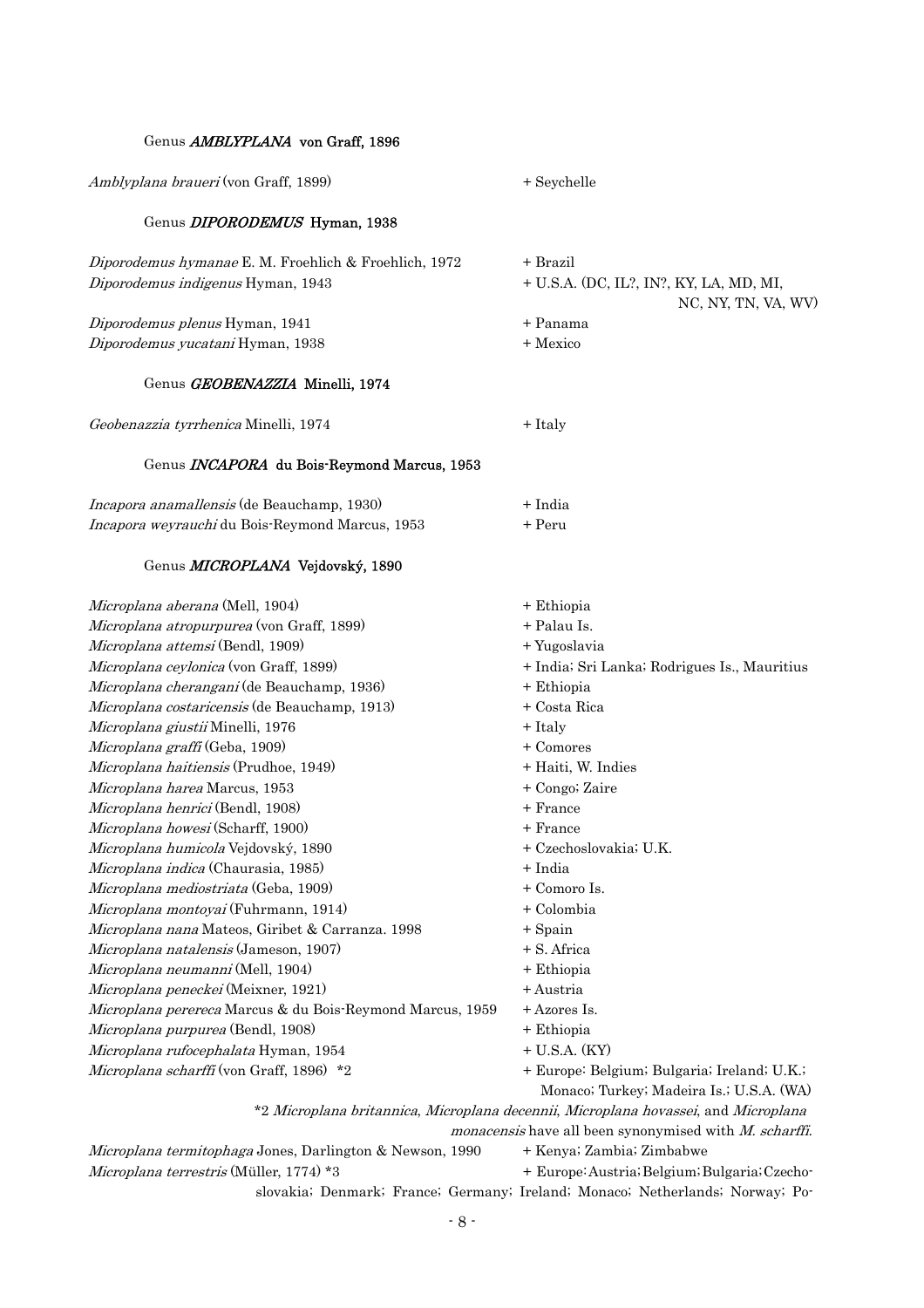land; Spain; Sweden; Switzerland; Yugoslavia; U.K.; Madeira; U.S.A. (AR, IL, KY, MD MD, MO, NY, OH, PA, C, TN, VA, WA, WI) \*3 Microplana albicollis, M. atrocyanea, M. carli, M. mahnerti, M. richardi and M. sty riaca have all been synonymised with M. terrestris. *Microplana trifuscolineata* (Kaburaki, 1920) + Mauritius Microplana tristriata (Geba, 1909)  $+$  Comoro Is. Othelosoma macrothylax (de Beauchamp, 1936) + Ethiopia Microplana thwaitesii (Moseley, 1875) + Sri Lanka Microplana uniductus (de Beauchamp, 1930) + India  $Microlana unilineata$  (Frieb, 1923)  $+$ Korea Microplana viridis (Jameson, 1907) + S. Africa Microplana voeltzkowi (von Graff, 1899)  $+$ Madagascar Microplana yaravi du Bois-Reymond Marcus, 1957 + Peru Genus OTHELOSOMA Gray, 1869 Othelosoma africanum (von Graff, 1899) + S. Africa  $Othelosoma angolense$  (de Beauchamp, 1951)  $+$ Angola Othelosoma caffrum (Jameson, 1907) + S. Africa  $Othelosoma chinum Marcus, 1955 + S. Africa$  $Othelosoma$  conyum Marcus, 1953  $+$  Congo Othelosoma cylindricum (de Beauchamp, 1913) + Kenya Othelosoma evelinae Marcus, 1970 **+ S.** Africa Othelosoma flavescens (Jameson, 1907) + S. Africa  $Othelosoma graum Marcus, 1955 + S. Africa$  $Othelosoma\,grave{grav}elyi$  (de Beauchamp, 1930)  $+$  India Othelosoma hepaticarum (Jameson, 1907) + S. Africa  $Othelosoma hirudineum$  (de Beauchamp, 1930)  $+ India$ Othelosoma huntum Marcus, 1955 + S. Africa Othelosoma joburgi Jones, in press  $*4$   $+ S.$  Africa \*4 This new species name may be disclaimed. Cf. ICZN, 4th Ed., 1999, Art. 8.3. Othelosoma kukkal (de Beauchamp, 1930) + India

- 9 -

## Genus PSEUDARTIOCOTYLUS Ikeda, 1911

Othelosoma marcusi de Beauchamp, 1956  $+$ Angola

Othelosoma musculosum (de Beauchamp, 1930) + India

Othelosoma nigrescens (Mell, 1904) + Ethiopia Othelosoma notabile (von Graff, 1899) + Cameroon  $Othelosoma polecatum Marcus, 1953 + Congo$  $Othelosoma pugum Marcus, 1953 + Zaire$ Othelosoma retractile (de Beauchamp, 1930) + S. India  $Othelosoma rudebecki Marcus, 1955 + S. Africa$  $Othelosoma saegeri$  Marcus, 1955  $+ Zaire$  $Othelosoma sholanum$  (de Beauchamp, 1930)  $+ India$ 

Othelosoma marlieri de Beauchamp, 1956 + Zaire

Othelosoma speciosum (von Graff, 1896)  $+ S.$  Africa Othelosoma symondsii Gray, 1869 + Gabon Othelosoma torquatum (de Beauchamp, 1930) + India

Othelosoma voleum Marcus, 1953 **1953** + Tanzania  $Othelosoma$  wauzen Marcus, 1955  $+ S.$  Africa

Pseudartiocotylus ceylonicus Ikeda, 1911 + Sri Lanka

Genus STATOMICROPLANA Kawakatsu, Froehlich, Jones, Ogren & Sasaki, gen. nov. (collective group)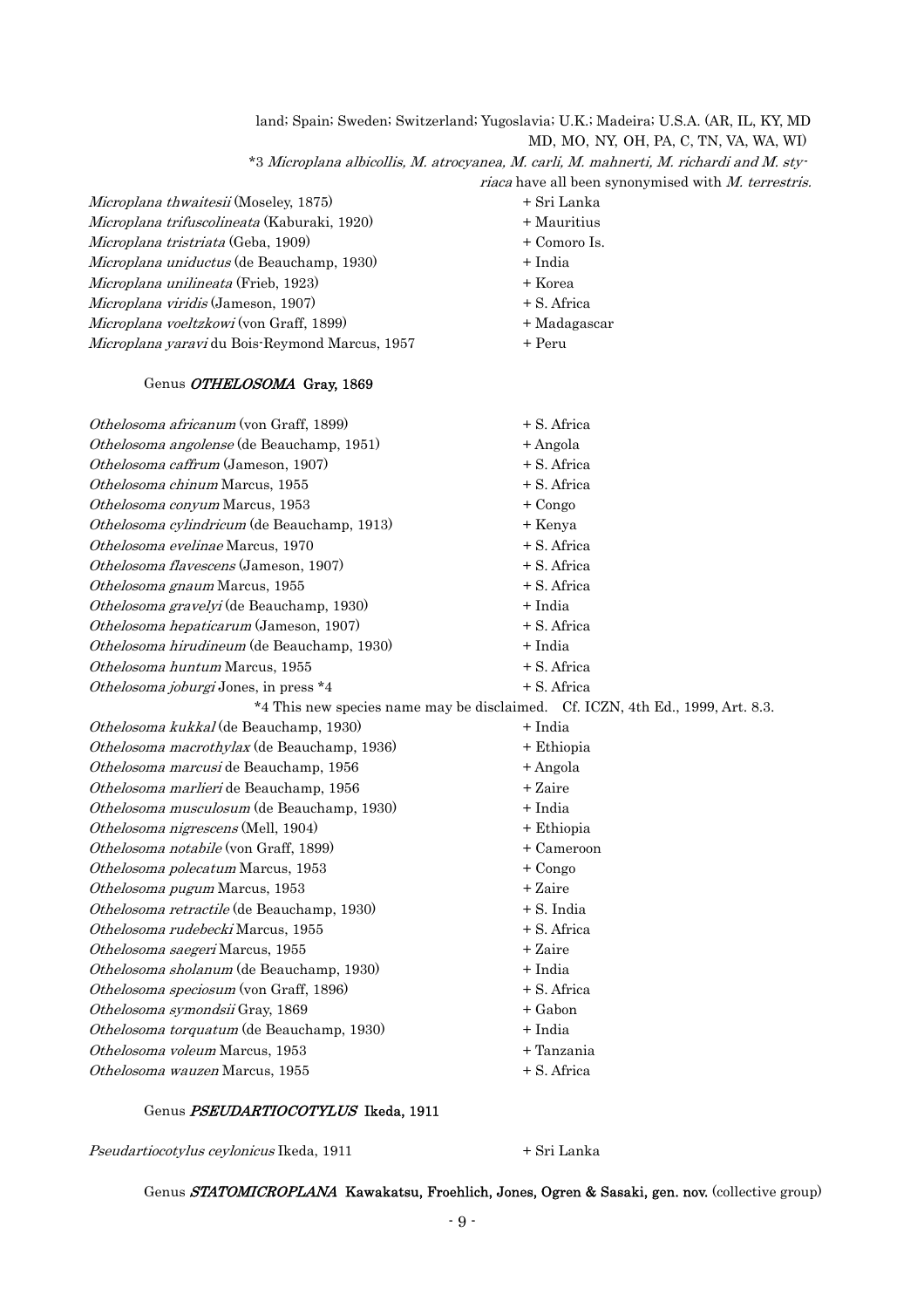| Statomicroplana capensis (von Graff, 1899) comb. nov.        | – S. Africa          |  |  |
|--------------------------------------------------------------|----------------------|--|--|
| Statomicroplana cockerelli (von Graff, 1899) comb. nov.      | - Jamaica, W. Indies |  |  |
| Statomicroplana ehrenbergi (von Graff, 1899) comb. nov.      | - Cameroon           |  |  |
| <i>Statomicroplana flavum</i> (Moseley, 1877) comb. nov.     | – S. Africa          |  |  |
| Statomicroplana fuliginea (von Graff, 1899) comb. nov.       | - Madagascar         |  |  |
| Statomicroplana fuscum (Moseley, 1877) comb. nov.            | – S. Africa          |  |  |
| Statomicroplana gebavoeltzkowi (Ogren & Kawakatsu, 1988)     | $-$ Comoros          |  |  |
|                                                              | comb. nov.           |  |  |
| <i>Statomicroplana haeckeli</i> (von Graff, 1899) comb. nov. | – Sri Lanka          |  |  |
| Statomicroplana knysnensis (von Graff, 1899) comb. nov.      | – S. Africa          |  |  |
| Statomicroplana kuekenthali (Mell, 1903) comb. nov.          | - Madagascar         |  |  |
| Statomicroplana pyrenaica (von Graff, 1893) comb. nov.       | $-$ France           |  |  |
| Statomicroplana ruteocephala (Kaburaki, 1922) comb. nov.     | $-Japan (CJ)$        |  |  |
| <i>Statomicroplana teres</i> (von Graff, 1899) comb. nov.    | – Sri Lanka          |  |  |
| Statomicroplana tetracladea (Wilczyński, 1923) comb. nov.    | – Tanzania           |  |  |
| Statomicroplana zenkeri (von Graff, 1899) comb. nov.         | - Cameroon           |  |  |
|                                                              |                      |  |  |

The summarized data on the Rhynchodemidae (Rhynchodeminae and Microplaninae) proposed in the present article are shown in Table 2.

| Family, subfamilies<br>& genera | No. of species<br>described | Sexual specimens<br>(FCA reported) | Asexual specimens<br>(FCA unknown) |
|---------------------------------|-----------------------------|------------------------------------|------------------------------------|
| <b>RHYNCHODEMIDAE</b>           |                             |                                    |                                    |
| Rhynchodeminae                  |                             |                                    |                                    |
| Cotyloplana                     | $\overline{2}$              | $\overline{2}$                     | $\overline{0}$                     |
| Dygonopyla                      | $\mathbf{1}$                | $\mathbf{1}$                       | $\mathbf{0}$                       |
| Dolichoplana                    | 3                           | 3                                  | $\mathbf{0}$                       |
| Platydemus                      | 12                          | 12                                 | $\overline{0}$                     |
| Rhynchodemus                    | 22                          | 22                                 | $\overline{0}$                     |
| Anisorhynchodemus               | 70                          | $\overline{0}$                     | 70                                 |
| Total                           | 110                         | 40 (36.4%)                         | 70 (63.6%)                         |
| Microplaninae                   |                             |                                    |                                    |
| Amblyplana                      | $\mathbf{1}$                | $\mathbf{1}$                       | $\boldsymbol{0}$                   |
| Diporodemus                     | $\overline{4}$              | $\overline{4}$                     | $\overline{0}$                     |
| Geobenazzia                     | $\mathbf{1}$                | $\mathbf{1}$                       | $\Omega$                           |
| Incapora                        | $\overline{2}$              | $\overline{2}$                     | $\Omega$                           |
| Microplana                      | 34                          | 34                                 | $\theta$                           |

Table 2. A summary list of the family Rhynchodemidae. (Figures in parentheses are percentages of the relevant total.)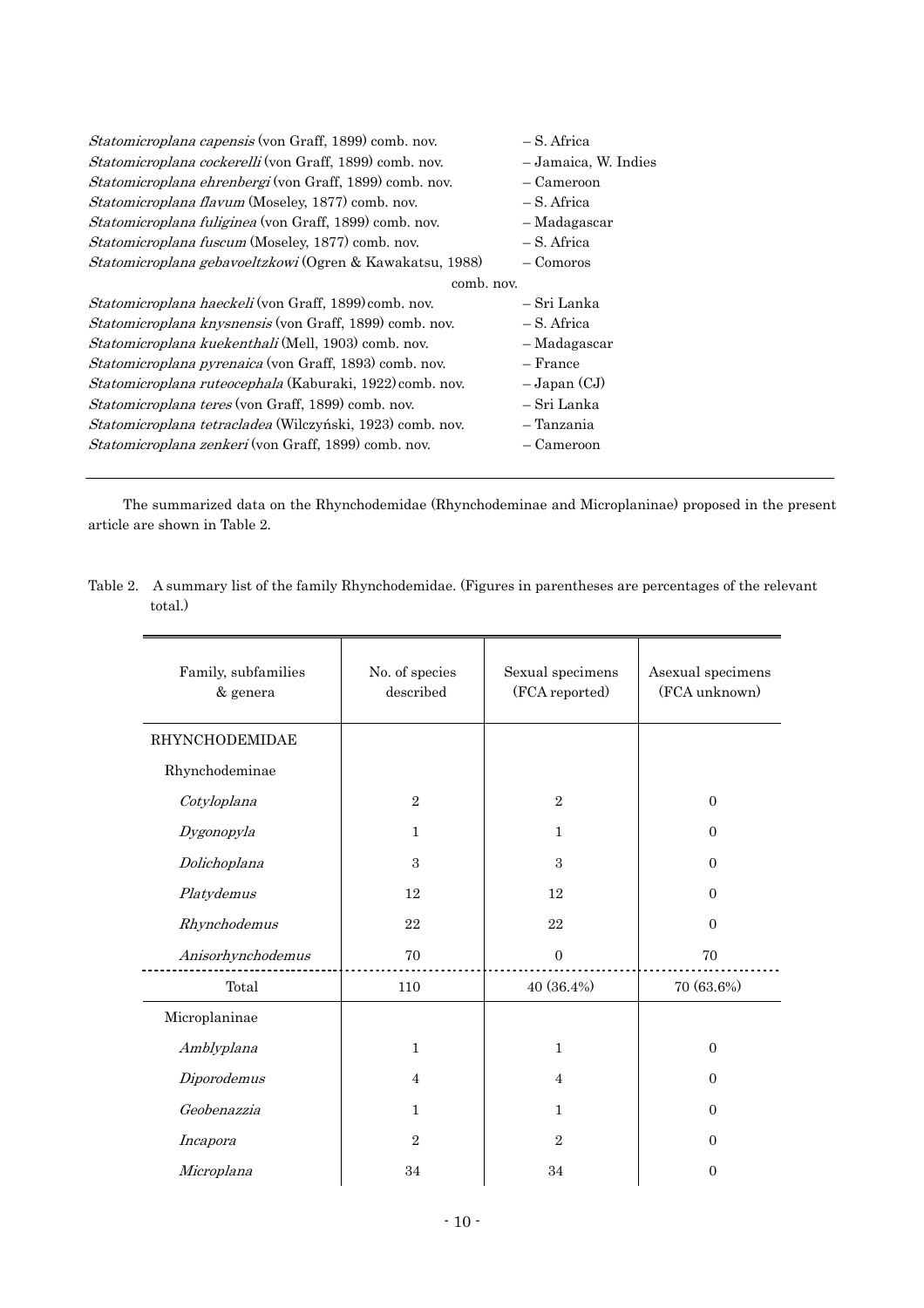| Othelosoma        | 32  | 32          | O          |
|-------------------|-----|-------------|------------|
| Pseudartiocotylus |     |             | 0          |
| Statomicroplana   | 15  | $_{0}$      | 15         |
| Total             | 90  | 75 (83.3%)  | 15 (17.6%) |
| Sum total         | 200 | 115 (57.5%) | 85 (42.5%) |

#### REFERENCES FOR PART I

References for Table 1 are not listed here.

BOIS-REYMOND MARCUS, E. DU, 1953. Some South American Triclads. Acad. Brasil. Ciênc., 25, (11): 65-78. The pagination on the first page of this publication (author's reprint) should be read as "page 65".

CORRÊA, D. D., 1947. A primeira Dolichoplana (Tricladida Terricola) do Brasil. Bol. Fac. Filos. Ciênc. Letra. Univ. São Paulo, Zoologia. (12): 57-81 (+ pls. I-III).

FISCHER, O., 1926. Digonopyla (Dolichoplana) harmeri (Graff), eine Landtriclade aus Celebes mit volkommen getrenten Geschlechtsapparaten. Zool. Anz., 66: 257-261.

GEBA, J., 1909. Landplanarien von Madagaskar und den Comoren. In: Voeltzkow, A. (ed.), "Reise in Ostafrika in den Jahren 1903-1905 mit Mitteln der Hermann und Elise geb. Heckmann Wenzel-Stftung ausgeführt von Professor Dr. Alfred Voeltzkow ", Wissenschaft. Ergeb., 2 (Syst. Arb.), (4): 379-398 + pls. 20-21. F. Schweitzerbartsche Verlagsbuchhandlung Nägele & Dr. Sproesser, Stuttgart.

(296): 1-3. 1899. Monographie der Turbellarien. II. Tricladida Terricola (Landplanarien). Pp. i-ixv + 1-574; Turbellarien. II. Tricladida Terricolen (Landplanarien). und Ordnungen des Tier-Reichs, Bd. 4 (Würmer: Ver-GRAFF, L. VON, 1896. Über das System und die geographische Verbreitung der Landplanarien. Verhandl. Deutsch. Zool. Gesellschaft, 6: 41-75. 1897. Neue Landplanarien. Viaggio del Dott. A. Borelli nel Chaco, Boliviano e nella Republica Àrgentina, IX. Boll. Mus. Zool. Anat. Comparata della R. Univ. Torino, 12 Atlas von Achtundfunfzig Tafeln zur Monographie der Pls. I-LVIII. Verlag von Wilhelm Engelmann, Leipzig. 1912 - 1917. Turbellaria. In: Dr. H. G. Bronn's Klassen mes), Abt. Ic (Turbellaria), Abt. (Part) 2. Pp. i-xxxvii + 2601-3369; pls. XXXI-LXIV. C. F. Winter'sche Verlagshandlung, Leipzig.

GRAY, J. E., 1869. On Othelosoma, a new genus of African slugs. Ann. Mag. Nat. Hist., ser. 4, 3: 241-242.

HYMAN, L. H., 1938. Land planarians from Yucatan. In: Pearse, A. S. (ed.), Fauna of the caves of Yucatan. Carnegie Inst. Washington Publ., (491): 23-32.

IKEDA, I., 1911. Notes on a new land planarian from Ceylon. Spolia Zeylanica, 7: 113-123 + pl.

INTERNATIONAL COMMISSION ON ZOOLOG-ICAL NOMENCLATURE, 1999. International Code of Zoological Nomenclature, Fourth Edition, Adopted by the International Union of Biological Sciences. Pp. i-xxix + 1-306. The Natural History Museum, London.

JONES, H. D., 1998. The African and European land planarian faunas, with an identification guide for field workers in Europe. Pedobiologia, 42: 477-489. In press (2004). A new species of land planarian (Platyhelminthes; Tricladida; Terricola; Rhynchodemidae) from South Africa; with a summary list of African land planarian species. African Zoology.

KAWAKATSU, M., OGREN, R. E., FROEHLICH, E. M. & SASAKI, G.-Y., 2001. Additions and corrections of the previous land planarian indices of the world (Turbellaria, Seriata, Tricladida, Terricola). Additions and corrections of the previous land planarian indices of the world - 9. Bull. Fuji Women's College, (39), 11: 111-120.

KAWAKATSU, M. & SASAKI, G.-Y., 2001-2002. Land planarian indices series. Welcome to "planarian.net". Web articles open to public after 2001. http://planarian.net

LEIDY, J., 1851. Corrections and additions to former papers on helminthology published in the Proceedings of the Academy. Proc. Acad. Nat. Sci. Philad., 5: 284-289.

MATEOS, E., GIRIBET, G. & CARRANZA. S., 1998. Terrestrial planarians (Platyhelminthes, Tricladida, Terricola) from the Iberian Peninsula: first records of the family Rhynchodemidae, with the description of a new Microplana species. Contrib. Zool., 67 (4): 267-276. A website of this paper: http://www.uba.uba.nl/ctz/

vol67/nr4/art04/6704a04.html

MARCUS, E., 1953. Turbellaria Tricladida. Exploration du Parc National de l'Upemba, Miss. C. F. de Witte, (2l): 1-62.

MINELLI, A., 1974. Primi reperti di planarie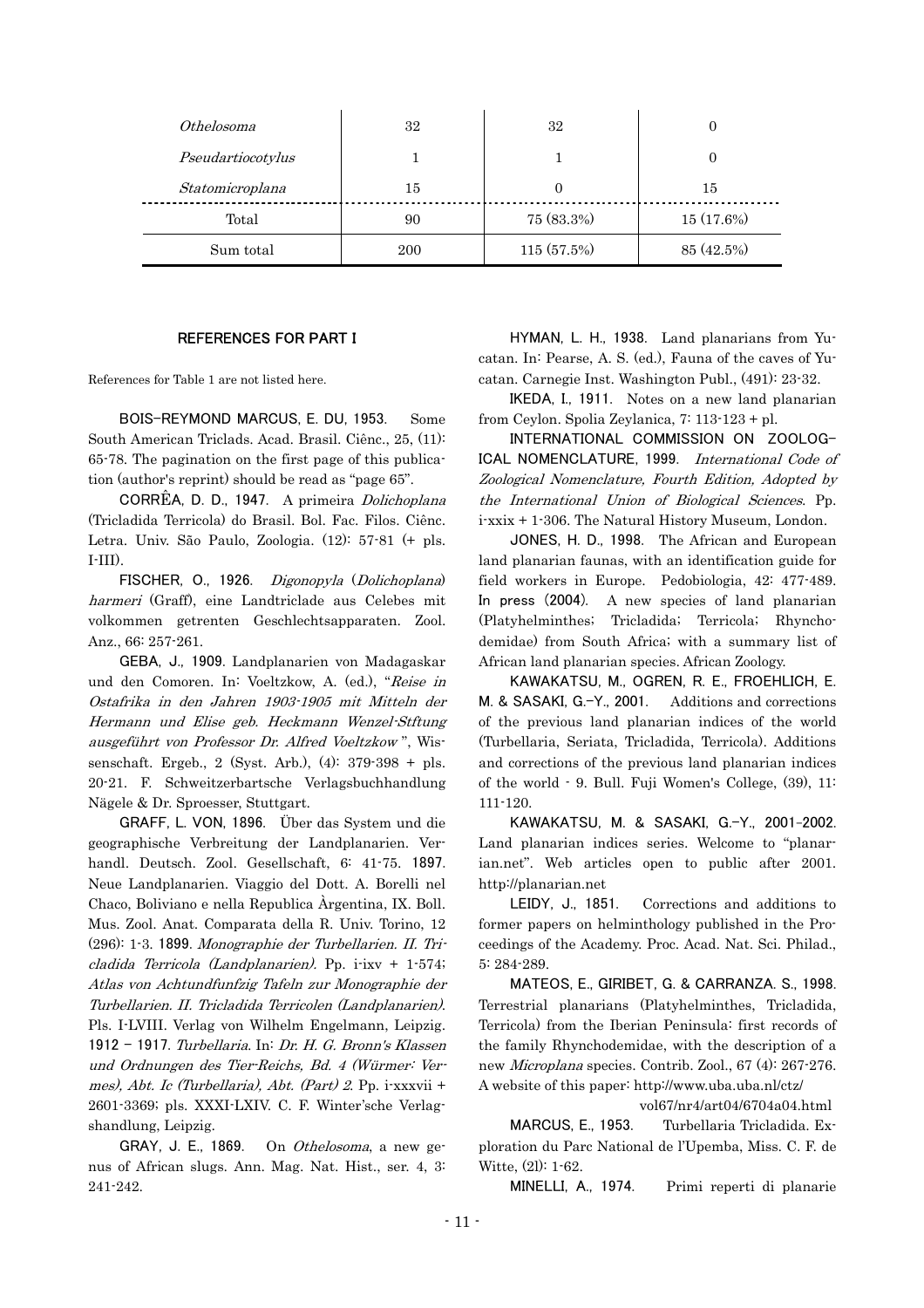terrestri autoctone in Italia con descrizione di Geobenazzia tyrrhenica n. gen., n. sp. (Turbellaria Tricladida Rhynchodemidae). Mem. Mus. Civ. St. Nat. Verona, 20 (for 1972): 535-548.

MOSELEY, H. N., 1877. Notes on the structure of several forms of land planarians, with a description of two new genera and several new species, and a list of all species at present known. Quart. Jour. Micros. Sci., 17, N. S.:  $273-292 + 2$  papers (Description of Plate XX) + pl. XX.

MÜLLER, O. F., 1774. & fluviatilium, seu Animalium infusoriorum, helminthicorum, & testaceorum, non marinorum, succincta historia. I. Pars altera, Helminthica. Pp. 1-72 and Index. Havniae & Lipsiae. Reprinted by Hallmarks of Science, Microcards, preserved at Wilkes College Reference Library. Verminum terrestrium

t errestris and M. atrocyanea. Fortschr. Zool., 36: OGREN R. E. 1988. Developmental and morphological evidences that the land planarians Microplana 395-398.

OGREN R. E. & KAWAKATSU, M., 1988. Index to the species of the family Rhynchodemidae (Turbellaria, Tricladida, Terricola). Part I: Rhynchodeminae. Bull. Fuji Women's College, (26), II: 39-91. 1989. Index to the species of the family Rhynchodemidae (Turbellaria, Tricladida, Terricola). Part II: Microplaninae. Bull. Fuji Women's College. (27), II: 53-111. 1998. American Nearctic and Neotropical land planarian (Tricladida: Terricola) faunas. Pedobiologia, 42: 441- 451.

OGREN, R. E., KAWAKATSU, M. & FROEHLICH, E. M., 1992. Additions and corrections of the previous land planarian indices of the world (Turbellaria, Tricladida, Terricola). Bull. Fuji Women's College, (30), II: 59-103. 1993. Additions and corrections, etc. Addendum I. Combined taxonomic index: Bipaliidae; Rhynchodemidae (Rhynchodeminae; Microplaninae); Geoplanidae (Geoplaninae; Caenoplaninae; Pelmatoplaninae) –– Exclusive of Winsor's second 1991 paper ––. Bull. Fuji Women's College, (31), II: 33-60. 1997. Additions and corrections of the previous land planarian indices of the world (Turbellaria, Tricladida, Terricola). Addendum IV. Geographic locus index: Bipaliidae; Rhynchodemidae (Rhynchodeminae; Microplaninae); Geoplanidae (Geoplaninae; Caenoplaninae; Pelmatoplaninae). Bull. Fuji Women's College, (35), II: 63-103 (+ Appendices I-V). 1998. Additions and corrections, etc, Addendum IV, etc. Errata. Occ. Publ., Biol. Lab. Fuji Women's College, Sapporo (Hokkaidô), Japan, (31): 1-4.

ground fluke *Fasciola terrestris* O. F. Müller, on Othelosoma symondsi Gray, and on the genus Ambly-PANTIN, C. F. A., 1953. On the name of the plana von Graff. Jour. Linn. Soc. London, Zool., 42:  $207 - 218 +$  pls. 41-43.

SPENCER, W. B., 1892. Land planarians from Lord Howe Island. Part I. Description of species. Trans. Roy. Soc. Victoria. 2 (for 1891): 42-51 + pls. V-VI.

VEJDOVSKÝ, F., 1890. Note sur une nouvelle planaire terrestre (Microplana humicola nov. gen., nov. sp.) suivie d'une liste des Dendrocoeles observés jusqu'a présent en Bohème. Rev. Biol. Nord de la France, 2: 129-148 + pls. II-III.

WOOD, L. M., 1926. On some land planarians from Barrington Tops, N. S. W., with descriptions of new species. Proc. Linn. Soc. New South Wales, 51: 608-613.

## PART II

# ADDITIONS AND CORRECTIONS OF THE PREVIOUS LAND PLANARIAN INDICES OF THE WORLD **–** 11

A. BIPALIIDAE INDEX (1987: Bull. Fuji Women's College, No. 25, Ser. II, pp. 79-119; 1988: Occ. Publ., Biol. Lab. Fuji Women's College, No. 19, pp. 1-16; 1992: Bull. Fuji Women's College, No. 30, Ser. II, pp. 62-75; 1993: Ibid., No. 31, Ser. II, pp. 80-81; 1994; Ibid., No. 32, Ser. II, pp. 73-76; 1995: Ibid., No. 33, Ser. II, pp. 78-81; 1996: Ibid., No. 34, Ser. II, pp. 87-93; 1991: Ibid., No. 35, Ser. II, p. 56; 1998: Ibid., No. 36, Ser. II, pp. 75-76; 1999: Ibid., No. 37, Ser. II, 94, 97, 99-101; 2000: Ibid., No. 38, Ser. II, 83-85; 2002: Bull. Fuji Women's Univ., No. 40, Ser. II, pp. 165-166).

- BFC25. pp. 91-93. Bipalium kewense Moseley, 1878. Add the following items.
	- Bipalium kewense: Bandier, 1936: 316, 322.
	- Bipalium kewense: Silveira, 1998: 191, 194-195, fig. 10 (electrophotomicrograph). Brazil.
	- Bipalium kewense: Košel, 2001: 79. Czech and Slovakia.
	- Bipalium kewense: Košel, 2002: 38. Slovakia.
	- Kewense Moseley [watari-kôgai-biru]: Asato, Taira, Kudaka, Nakamura & Itokazu, 2003: 10-14. Okinawa / Japan.
	- Bipalium kewense: Tanaka, 2003: 138. Okinawa / Japan.
	- Bipalium kewense: Yamamoto. 2003a: 63-64, 67, figs. 1-2 (DB, VB), 69, figs. 1-2 (chromosomes), 70 (idiograms). Nagasaki Pref., Kyûshû / Japan.
	- Bipalium kewense: Yamamoto, 2003b: 63, fig. 4 (DB, VB). Nagayo-chô, Nagasaki Pref., Kyûshû / Japan.

BFC25. P. 97. Bipalium nobile Kawakatsu & Makino,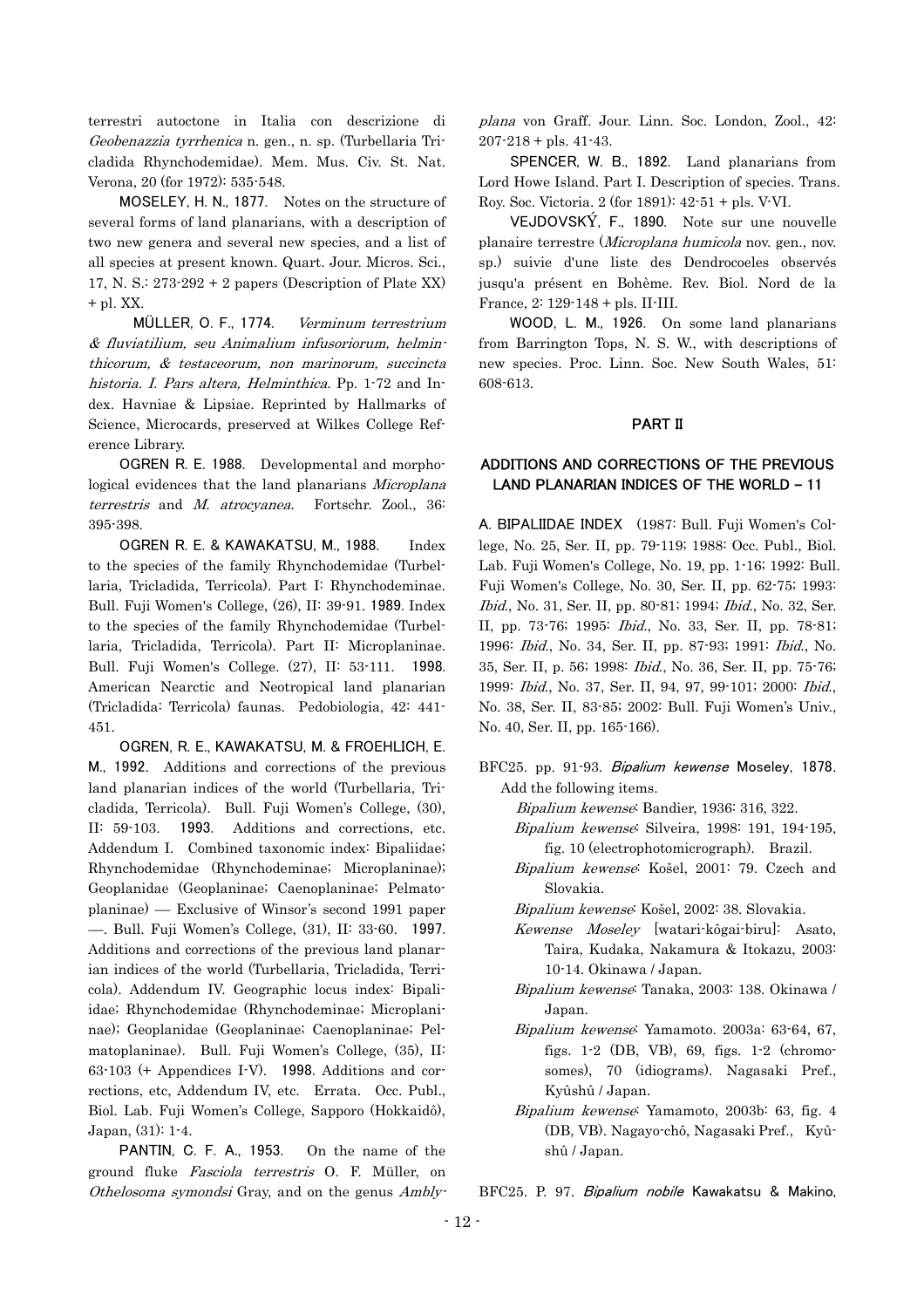1982. Add the following items.

- Bipalium nobile: Shirasawa, Yoshihama, Seo & Furuta, 2002: 1437. Tôkyô / Japan.
- [Kogai-biru]: Poster of Otaru Museum for the 55th Special Exhibition and Otaru City Home-page, 2003: Backside of the Poster and p. 2 in the Home-page (with a photograph of a living specimen of Bipalium nobile). Otaru, Hokkaidô / Japan.
- Bipalium nobile: Yamamoto, 2003a: 64, 67, figs. 4-5 (DB, VB). 69, fig. 3 (chromosomes), 70 (idiogram). Nagasaki Pref., Kyûshû / Japan.
- BFC25. Pp. 96-97. (Under Bipalium). Diversibipalium multilineatum (Makino & Shirasawa, 1983). Add the following items.
- Diversibipalium multilineatum: Yamamoto, 2003a: 64, 67. figs. 6-8 (DB, VB), 69, fig. 4 (chromosomes). 70 (idiograms). Nagasaki Pref., Kyûshû / Japan.
- Diversibipalium multilineatum: Yamamoto, 2003b: 63, fig. 5 (DB, VB). Nagayo-chô, Nagasaki Pref., Kyûshû / Japan.

UNDESCRIBED BIPALIID SPECIES (1987: BFC25, pp. 107-109; 1992: BFC30, pp. 73-75; 1993: BFC31, p. 81; 1994: BFC32, pp. 75-76; 1995: BFC33, pp. 80-81; 1996: BFC34, pp. 88-89; 1997: BFC35, p. 56; BFC37, p. 97; 2000: BFC38, pp. 84-85; 2002: Bull. Fuji Women's Univ., No. 40, Ser. II, p. 166).

- BFC39. P. 113. (Under Bipalium). Diversibipalium sp. Nagasaki-1. Kawakatsu & al., 2000. Add the following item.
- Diversibipalium sp. Nagasaki-l: Yamamoto. 2003a: 64, 68, figs. 9-10 (DB, VB), 699 fig. 5 (chromosomes), 70 (idiogram). Nagasaki Pref., Kyûshû / Japan.
- BFC39. P. 113. (Under Bipalium). Diversibipalium sp. Nagasaki-2. Kawakatsu & al., 2000. Add the following item.
- Diversibipalium sp. Nagasaki-2: Yamamoto, 2003a: 64, 68, figs. 11-12 (DB, VB), 69, fig. 6 (chromosomes), 70 (idiogram). Nagasaki Pref., Kyûshû / Japan.
- BFC39. P. 113. (Under Bipalium). Diversibipalium sp. Nagasaki-3. Kawakatsu & al., 2000. Add the following item.
- Diversibipalium sp. Nagasaki-3: Yamamoto, 2003a: 64-65, 68, figs. 13-14 (DB, VB), 69, fig. 7 (chromosomes), 70 (idiogram). Nagasaki Pref., Kyûshû / Japan.
- BFC39. P. 113. (Under Bipaliium). Diversibipalium sp.

Nagasaki-4. Kawakatsu & al., 2000. Add the following item.

- Diversibipalium sp. Nagasaki-4: Yamamoto 2003a: 65, 68, figs. 15-16 (DB, VB), 69, fig. 8 (chromosomes), 70 (idiograms). Nagasaki Pref, Kyûshû / Japan.
- BFC39. P. 113. (Under Bipalium). Diversibipalium sp. Nagasaki-5. Kawakatsu & al., 2000. Add the following items.
- Bipalium sp. Nagasaki-5: Yamamoto, 2002: 37-43, figs. A-P (DB, VB, chromosomes), Idiograms. Nagasaki Pref., Kyûshû / Japan.
- Diversibipalium sp. Nagasaki-5: Yamamoto, 2003a: 65, 68. figs. 17-18 (DB, VB), 69, figs. 9-10 (chromosomes), 70 (idiogram).
- **Note.** For 5 undescribed *Diversibipalium* spp. from Nagasaki, color photographs of live specimens and their idiograms can be seen in the following web article:

http://planarian.net/kswp/40/Nagasaki.pdf

1993: *Ibid.*, No. 31, Ser. II, p. 81; 1994: *Ibid.*, No. 32, B. RHYNCHODEMIDAE INDEX, PART I: RHYNCHO-DEMINAE (1988: Bull Fuji Women's College, No. 26, Ser. II 39-91; 1992: Ibid., No. 30, Ser II, pp. 75-78; Ser. II, p. 76; 1995: Ibid., No. 33, Ser. II, p. 81; 1996: Ibid., No. 34, Ser. II, p. 89; 1997: Ibid., No. 35, Ser. II, pp. 56-57; 1998: Ibid., No. 36, Ser. II, 76; 1999: Ibid., No. 37, Ser. II, 101-103; 2000: Ibid., No. 38, Ser. II, 85 86; 2002: Bull. Fuji Women's Univ., No. 40. Ser. II, p. 166).

- BFC26. Pp. 64-65. Platydemus manokwari de Beauchamp, 1962. Add the following items.
- Platydemus manokwari Itô, 1992: 434. Ryûkyû Islands, Okinawa Pref. / Japan.
- Platydemus manokwari: Kaneda, Kitagawa, Nagai & Ichinohe, 1992: 7-11, figs. 1-3 (physiological graphs). Culture stock of animals from the Philippines at Yokohama Plant Protection Station. Cf. Kaneda, Kitagawa & Ichinohe (1990); Kawakatsu, Ogren & Muniappan (1992).
- Platydemus manokwari: Nishikawa, 1992: 431. Ryûkyû Islands, Okinawa Pref. / Japan.
	- A land planarian  $(=Platydemus manokwari)$ : Asato, Taira, Kudaka, Itokazu & Nakamura. 2002: 20-21. Ryûkyû Islands, Okinawa Pref. / Japan.
	- Note. Angiostrongylus cantonensis has been found in Okinawa Prefecture (the Ryûkyû Islands, etc.) in Southern Japan. A giant African snail, Achatina fulica, is one of hosts of A. cantonensis in Okinawa. Platydemus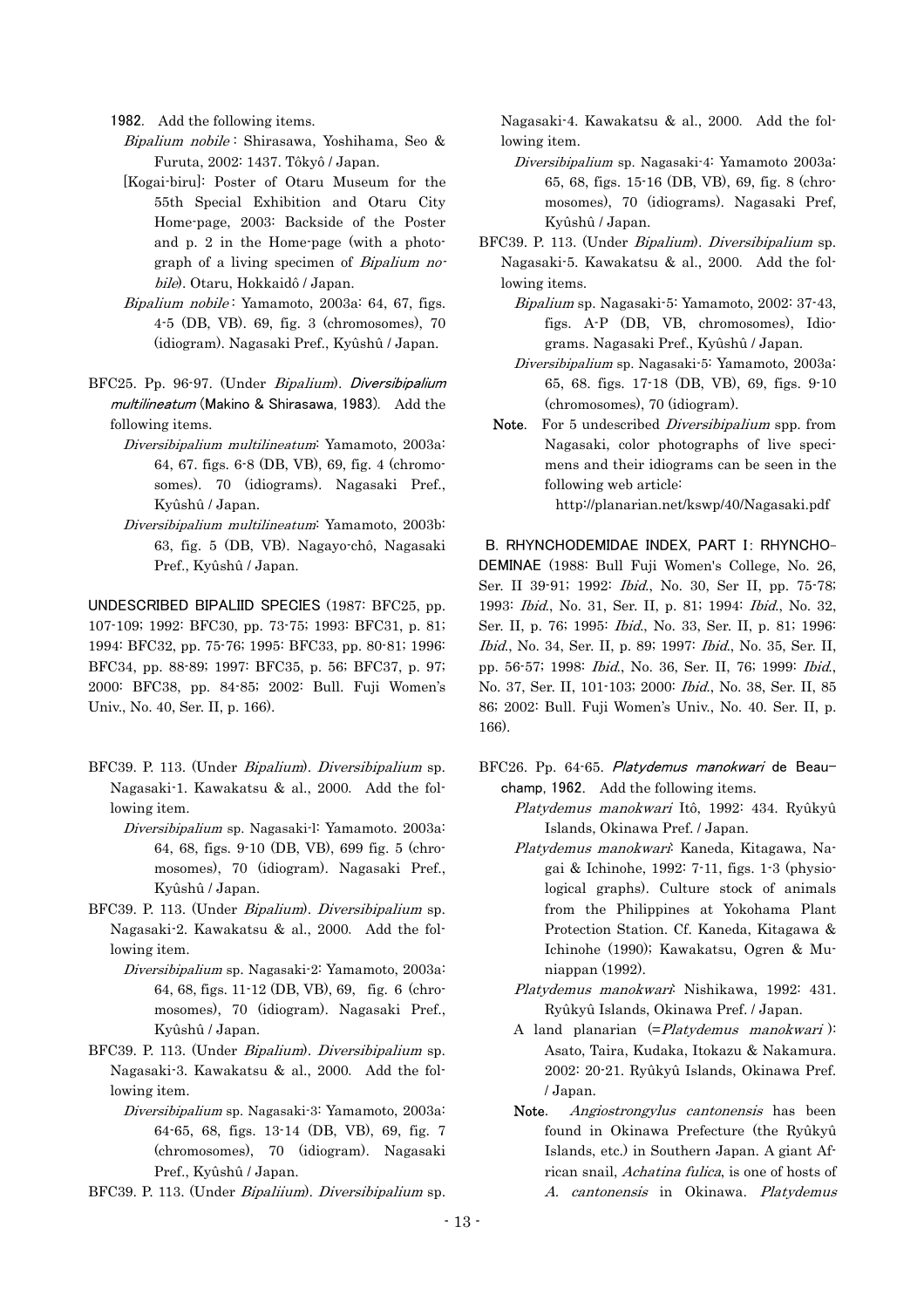manokwari, a land planarian species recently invaded into Okinawa, seems to be one of intermediate hosts.

- Platydemus manokwari: Ohkochi, 2002: 167. Ogasawara Islands / Japan.
	- [Planaria, kôgai-biru]: Asato, Taira, Kudaka, Itokazu & Nakamura, 2002: 20-21. Okinawa / Japan.
- Platydemus manokwari: Asato, Taira, Kudaka, Nakamura & Itokazu, 2003: 10-14, 24 (photographs 6-7). Okinawa / Japan.
	- Platydemus manokwari: Tanaka, 2003: 138. Okinawa Pref. / Japan.
- BFC26. Pp. 78-81. Rhynchodemus sylvaticus (Leidy, 1851). Add the following items.
	- Rhynchodemus bilineatus: Bandier, 1936: 317- 345, figs. 4, 6-8, 10-15 (HF).
- Rhynchodemus sylvaticus: Košel, 2001: 80. Czech Republic

UNDESCRIBED RHYNCHODEMIDAE (Rhynchodeminae) SPECIES (1998: BFC26, pp. 82-84; 1992: BFC30, p. 78; 1994: BFC32, p. 76; 1997: BFC35, p. 57; 2000: BFC38, p. 86).

None reported during the past year.

C. RHYNCHODEMIDAE INDEX, PART II : MICRO-PLANINAE (1989: Bull Fuji Women's College, No. 27, Ser. II, pp. 53-111; 1992: Ibid., No. 30, Ser. II, 78-80; 1993: Ibid., No. 31, Ser. II, pp. 81-82; 1994: Ibid., No. 32, Ser. II, 76-77; 1995: Ibid., No. 33, Ser. II, p. 81; 1996: Ibid., No. 34, Ser. II, p. 89; 1997: Ibid., No. 35, Ser. II, p. 57; 1998: Ibid., No. 36, Ser. II, pp. 76-77; 2000: Ibid., No. 38, Ser. II, 86-89; 2002: Bull. Fuji Women's Univ., No. 40. Ser. II, p. 167).

BFC27. P. 66. Microplana humicola Vejdovský, 1890. Add the following items.

 Microplana humicola: Košel, 2001: 80. Czech and Slovakia.

 Rhynchodemus cf. humicola: Košel, 2002: 38. Slovakia.

- BFC27. Pp. 70-71. Microplana scharffi (von Graff, 1896). Add the following item.
- Microplana scharffi: Košel, 2001: 79 80. Czech Republic.
- BFC27. Pp. 72-77. Microplana terrestris (Müller, 1774). Add the following items.
	- Rhynchodemus terrestris: Bandier, 1936: 317-345, figs. 1, 5, 9 (HF).
- Microplana terrestris: Košel, 2001: 80. Czech and Slovakia.

Microplana terrestris: Alvarez & Almeida, 2002: 235.

Rhynchodemus terrestris: Košel, 2002: 38. Slovakia.

UNDESCRIBED RHYNCHODEMIDAE (Microplaninae) SPECIES (1988: BFC26, pp. 82-84; 1997: BFC35, p. 57; 2000: BFC38, p. 89).

None reported during the past year.

D. GEOPLANIDAE INDEX, PART I: GEOPLANINAE (1990: Bull. Fuji Women's College, No. 28, Ser. II, pp. 79-166; 1992: Ibid., No. 30, Ser. II, pp. 80-89; 1993: Ibid., No. 31, Ser. II, p. 82; 1994: Ibid., No. 32, Ser. II, p. 77; 1995: Ibid., No. 33, Ser. II, pp. 81-82; 1998: Ibid., No. 36, Ser. II, 77-78; 2000: Ibid., No. 38, Ser. II, 89-91; 2002: Bull. Fuji Women's Univ., No. 40,, Ser. II, pp. 167-168).

 Note. A taxonomic confusion is found in "several species of Notogynaphallia marginata complex" reported in the previous papers. Cf. BFC30: 85-86. Notogynaphallia caissara (E. M. Froehlich, 1955). See also BFC30: 86-87. Notogynaphallia marginata (von Graff, 1899) and BFC30: 84. 'Pseudogeoplana marginata (Schultze et Müller, 1857) comb. nov.'

Revisional study on this problem including new species descriptions is now in progress by Dr. Leal-Zanchet and Froehlich. See 'Geoplana marginata sensu von Graff, 1899' and 'Geoplana marginata sensu Marcus, 1951' listed at the end of the succeding section in the present paper: UNDESCRIBED GEO-PLANIDAE (Geoplaninae) SPECIES.

BFC28. Pp. 95-96. BFC30. P. 81. Choeradoplana iheringi von Graff, 1899. Add the following item.

Choeradoplana iheringi: Carbayo, Leal-Zanchet & Vieira, 2002: 1091-1102. National Forest of São Francisco de Paula. RS / Brazil.

BFC28. Pp. 97-98. Geobia subterranea (Schultze & Müller, 1857). Add the following item. Geobia subterranea: Silveira, 1998: 191, 194.

- Brazil.
- BFC28. P. 116. BFC30. P. 83. Geoplana (Geoplana) burmeisteri Schultze & Müller, 1857. Add the following item.

 Geoplana burmeisteri: Alvarez & Almeida, 2002: 235-238, figs. 1-4 (karyograms: 2x=14, 4x=28, 8x=56). São Paulo and the vicinity.

BFC28. P. 117. Geoplana (Geoplana) carinata Riester, 1938. Add the following item.

*Geoplana carinata*: Alvarez & Almeida, 2002: 238. BFC39. P. 115. Geoplana (Geoplana) franciscana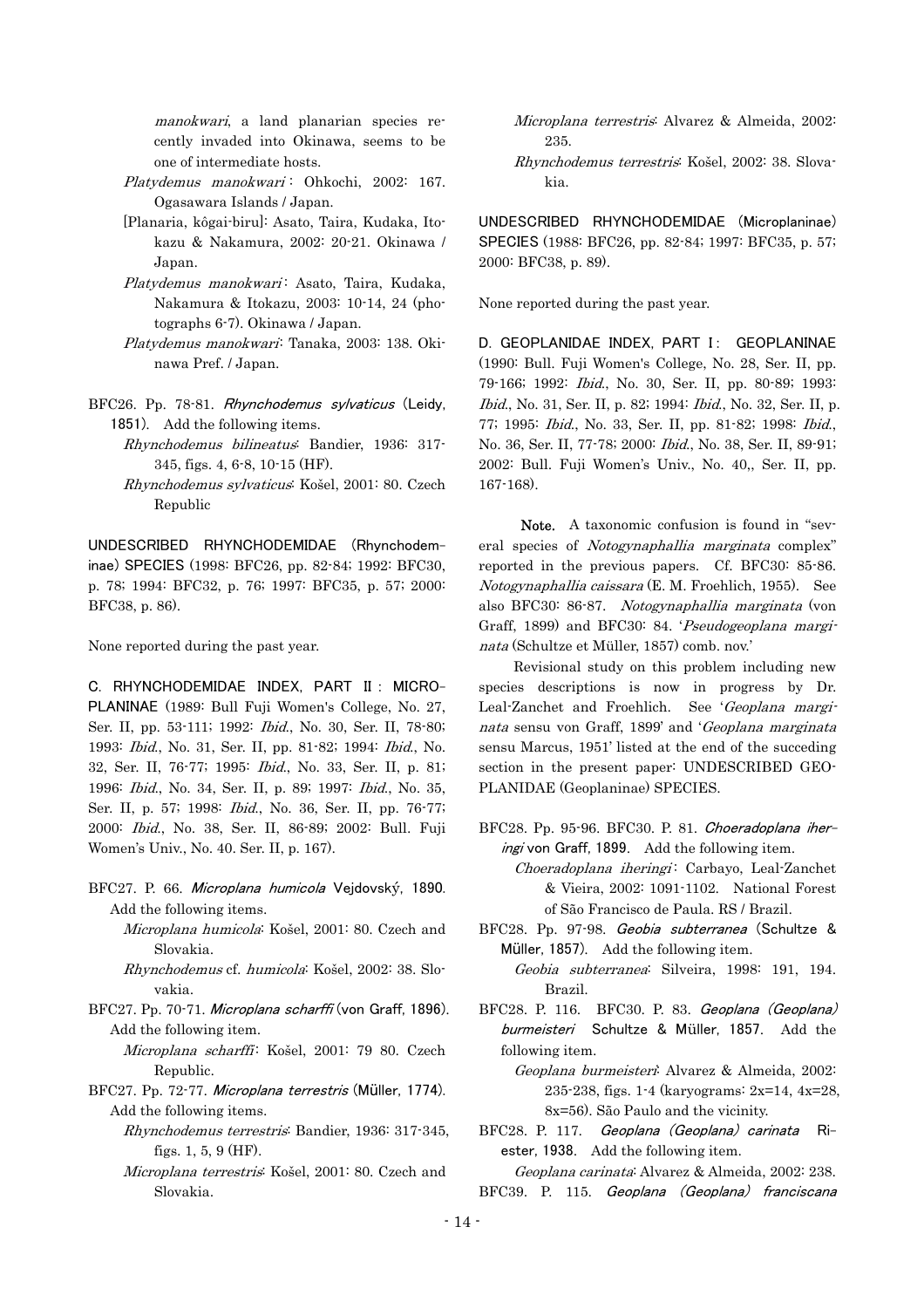Leal-Zanchet & Carbayo, 2001. Add the following item.

- Geoplana franciscana: Carbayo, Leal-Zanchet & Vieira, 2002: 1091-1102. National Forest of São Francisco de Paula, RS / Brazil.
- BFC40. Pp. 167-168. Geoplana (Geoplana) josefi Carbayo & Leal-Zanchet, 2001. Add the following item.
	- Geoplana josefi : Carbayo, Leal-Zanchet & Vieira, 2002: 1091-1102. National Forest of São Francisco de Paula. RS / Brazil.
- BFC28. P. 123. BFC30. P. 84. Geoplana (Geoplana)
- ladislavii von Graff. 1899. Add the following item. Geoplana ladislavii : Carbayo, Leal-Zanchet & Vieira, 2002. 1091-1102. National Forest of São Francisco de Paula, RS / Brazil.
- BFC28. P. 128. Geoplana (Geoplana) notocelis Bresslau, 1930. Add the following item.
	- Geoplana notocelis: Bandier, 1936: 320.
- BFC28. P. 129. Geoplana (Geoplana) pavani Marcus, 1951. Add the following item.
	- Geoplana pavani ?: Carbayo, Leal Zanchet & Vieira, 2002: 1091-1102. National Forest of São Francisco de Paula, RS / Brazil.
- BFC39. P. 116. Notogynaphallia guaiana Leal-Zanchet & Carbayo, 2001. Add the following item.
	- Notogynaphallia guaiana: Carbayo, Leal-Zanchet & Vieira, 2002: 1091-1102. National Forest of São Francisco de Paula, RS / Brazil.
- BFC28. P. 147. Pasipha pasipha (Marcus, 1951). Add the following item.
	- Geoplana pasipha : Silveira, 1998: 191, 194-195, fig. 9 (electrophotomicrograph). Brazil.
	- Geoplana pasipha : Fernandes, Alvarez, Gama & Silveira, 2001: 177. Brazil.
- BFC28. P. 159. Pseudogeoplana pallida (Darwin, 1844). Add the following item.
	- Geoplana pallida : Bandier, 1936: 317-326, figs. 2-3 (HF).
- BFC28. P. 159. Pseudogeoplana pulla (Darwin, 1844). Add the following item.
	- Geoplana pulla: Bandier, 1936: 317, 319, 331, 340.

UNDESCRIBED GEOPLANIDAE (Geoplaninae) SPE-CIES (1990: BFC28, pp. 162-165; 1994: BFC32, p. 77; 2000: BFC38, p.91; 2002: Bull. Fuji Women's Univ., No. 40, Ser. II, p. 168).

Note. Twenty undescribed geoplanid species  $(2 \text{ spp.})$ in Choeradoplana, 6 spp. in Geoplana, 3 spp. in Notogynaphallia , 2 spp. in Pasipha , 1 sp. in Xerapoa and 6 spp. of Geoplanidae) are listed by Carbayo, Leal-Zanchet & Vieira (2002, tables 1 and 4). It is a reasonable taxonomic treatment that these undescribed spe-

cies are placed in the collective group Pseudogeoplana (cf. Ogren & Kawakatsu, 1990: 90, 152). In the present Index, however, they are tentatively listed according to the names used by the original authors.

Choeradoplana sp. 1 in Carbayo & al., 2002.

- Choeradoplana sp. 1: Carbayo, Leal-Zanchet & Vieira, 2002: 1091-1102. National Forest of São Francisco de Paula, RS / Brazil.
- Choeradoplana sp. 2 in Carbayo & al., 2002.
	- Choeradoplana sp. 2: Carbayo, Leal-Zanchet & Vieira, 2002: 1091-1102. National Forest of São Francisco de Paula, RS / Brazil.

Geoplana sp. 1 in Carbayo & al., 2002.

 Geoplana sp. 1: Carbayo, Leal-Zanchet & Vieira, 2002: 1091-1102. National Forest of São Francisco de Paula, RS / Brazil.

Geoplana sp. 2 in Carbayo & al., 2002.

 Geoplana sp. 2: Carbayo, Leal-Zanchet & Vieira, 2002: 1091-1102. National Forest of São Francisco de Paula. RS / Brazil.

Geoplana sp. 3 in Carbayo & al., 2002.

 Geoplana sp. 3: Carbayo, Leal-Zanchet & Vieira, 2002: 1091-1102. National Forest of São Francisco de Paula, RS / Brazil.

Geoplana sp. 4 in Carbayo & al., 2002.

 Geoplana sp. 4: Carbayo, Leal-Zanchet & Vieira, 2002: 1091-1102. National Forest of São Francisco de Paula, RS / Brazil.

Geoplana sp. 5 in Carbayo & al., 2002.

 Geoplana sp. 5: Carbayo, Leal-Zanchet & Vieira, 2002: 1091-1102. National Forest of São Francisco de Paula, RS / Brazil.

Geoplana sp. 6 in Carbayo & al., 2002.

 Geoplana sp. 6: Carbayo, Leal-Zanchet & Vieira, 2002: 1091-1102. National Forest of São Francisco de Paula. RS / Brazi1.

Notogynaphallia sp. 1 in Carbayo & al., 2002.

 Notogynaphallia sp. 1: Carbayo, Leal-Zanchet & Vieira, 2002: 1091-1102. National Forest of São Francisco de Paula, RS / Brazil.

Notogynaphallia sp. 2 in Carbayo & al., 2002.

- Notogynaphallia sp. 2: Carbayo. Leal-Zanchet & Vieira, 2002: 1091-1102. National Forest of São Francisco de Paula. RS / Brazil.
- Notogynaphallia sp. 3 in Carbayo & al., 2002. Notogynaphallia sp. 3: Carbayo. Leal-Zanchet & Vieira, 2002: 1091-1102. National Forest of São Francisco de Paula, RS / Brazil.
- Pasipha sp. 1 in Carbayo & al., 2002.
	- Pasipha sp. 1: Carbayo, Leal-Zanchet & Vieira, 2002: 1091-1102. National Forest of São Francisco de Paula, RS / Brazil.

Pasipha sp. 2 in Carbayo & al., 2002.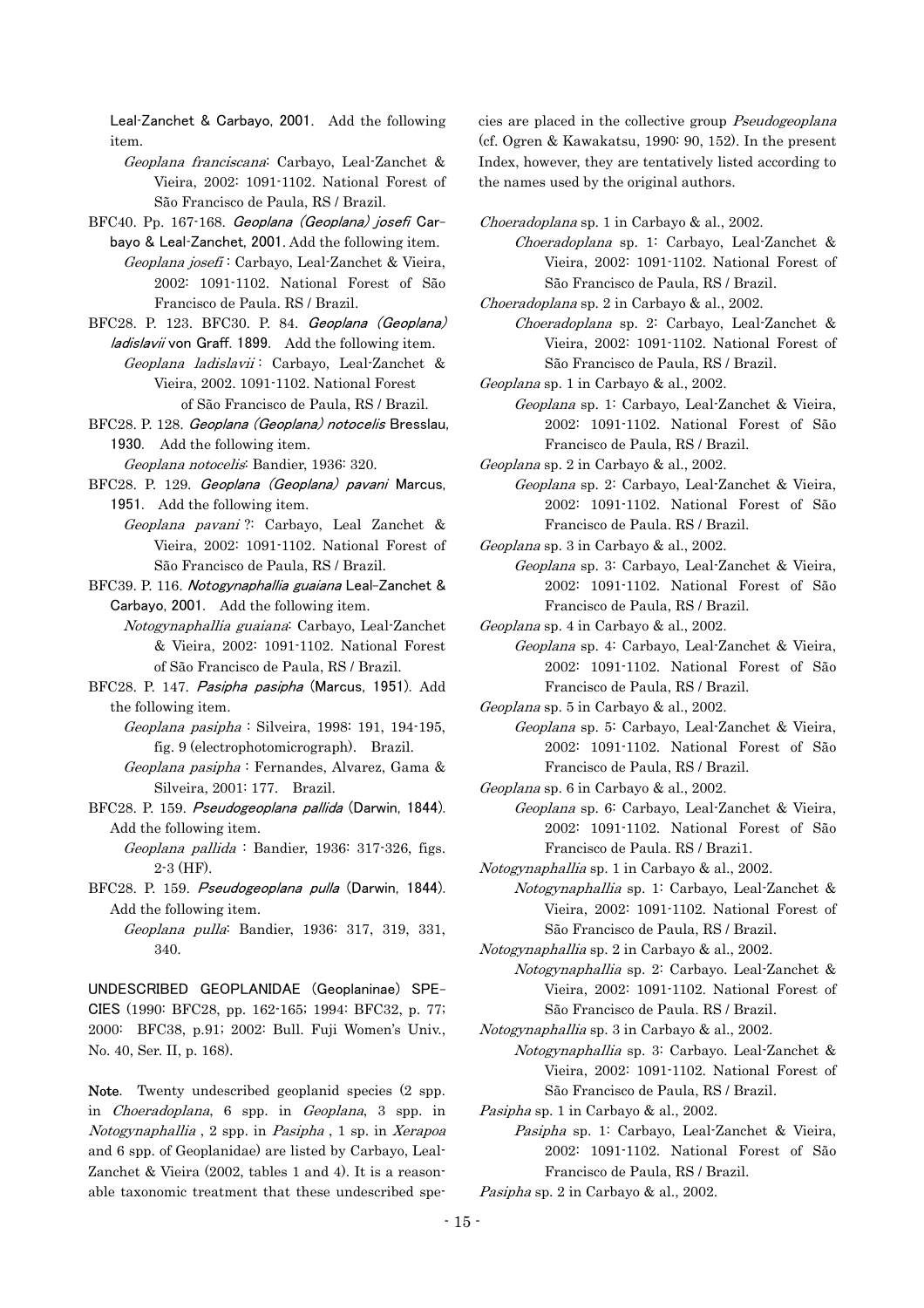Pasipha sp. 2: Carbayo. Leal-Zanchet & Vieira, 2002: 1091-1102., National Forest of São Francisco de Paula, RS / Brazil.

- Xerapoa sp. 1 in Carbayo & al., 2002.
	- Xerapoa sp. 1: Carbayo, Leal-Zanchet & Vieira, 2002: 1091-1102. National Forest of São Francisco de Paula, RS / Brazil.
- Geoplanidae sp. 1 in Carbayo & al., 2002.
	- Geoplanidae 1: Carbayo, Leal-Zanchet & Vieira, 2002: 1091-1102. National Forest of São Francisco de Paula. RS / Brazil.
- Geoplanidae sp. 2 in Carbayo & al., 2002.
	- Geoplanidae 2: Carbayo, Leal-Zanchet & Vieira, 2002: 1091-1102. National Forest of São Francisco de Paula, RS / Brazil.
- Geoplanidae sp. 3 in Carbayo & al., 2002.
	- Geoplanidae 3: Carbayo, Leal-Zanchet & Vieira, 2002: 1091-1102. National Forest of São Francisco de Paula. RS / Brazil.

Geoplanidae sp. 4 in Carbayo & al., 2002.

- Geoplanidae 4: Carbayo. Leal-Zanchet & Vieira,, 2002: 1091-1102. National Forest of São Francisco de Paula. RS / Brazil.
- Geoplanidae sp. 5 in Carbayo & al., 2002.
	- Geoplanidae 5: Carbayo, Leal-Zanchet & Vieira, 2002: 1091-1102. National Forest of São Francisco de Paula. RS / Brazil.
- Geoplanidae sp. 6 in Carbayo & al., 2002.
	- Geoplanidae 6: Carbayo, Leal-Zanchet & Vieira, 2002: 1091-1102. National Forest of São Francisco de Paula, RS / Brazil.
- Geoplana marginata sensu von Graff, 1899, in Carbayo, Leal-Zanchet & Vieira, 2002.
	- Geoplana marginata sensu von Graff, 1899: Carbayo, Leal-Zanchet & Vieira, 2002: 1091- 1102. National Forest of São Francisco de Paula, RS / Brazil.
	- Froehlich's Note. At present Geoplana marginata sensu von Graff, 1899, is the correct denomination of the species Geoplana marginata (in part): von Graff (1894, 1896, 1899, 1912-1917) in the list of synonyms of 'Notogynaphallia marginata (von Graff, 1899) comb. nov.' in BFC30 (pp. 86-87). It has been erroneously quoted as 'Notogynaphallia marginata sensu Graff, 1899' in Leal-Zanchet & Froehlich (2001: 225) and Carbayo, Leal-Zanchet & Vieira (2001: 223-224). Cf. BFC39 (pp. 116-117).
- Geoplana marginata sensu Marcus, 1951: Carbayo, Leal-Zanchet & Vieira, 2002.
	- Geoplana marginata sensu Marcus, 1951, in Carbayo, Leal-Zanchet & Vieira, 2002: 1091-1102. National Forest of São Fran-

cisco de Paula, RS / Brazil.

Froehlich's Note. At present Geoplana marginata sensu Marcus, 1951, in Carbayo, Leal-Zanchet & Vieira (2002: 1091-1102) is the correct denomination of Geoplana marginata (in part): Marcus (1951). It appears in the list of synonyms of 'Notogynaphallia marginata (von Graff, 1899) comb. nov.' in BFC30 (pp. 86-87), in BFC28 (pp. 124-125), and under UNDESCRIBED GEOPLANIDAE (Geoplaninae) SPECIES in BFC39 (p. 117).

It has been erroneously quoted as Notogynaphallia marginata sensu Marcus, 1951, in Leal-Zanchet & Froehlich (2001: 225) and in Carbayo, Leal-Zanchet & Vieira (2001: 223-224). Cf. BFC39 (pp. 116-117). It is the same as Geoplana marginata auctorum Almeida, Yamada & Froehlich, 1990 (p. 48) and 1991 (pp. 169-173). It is also the same as Notogynaphallia marginata in Rocini, Alvarez & Almeida (2000).

E. GEOPLANIDAE INDEX, PART II: CAENOPLANINAE AND PELMATOPLANINAE (1991: Bull. Fuji Women's College, No. 29, Ser. II, pp. 25-102; 1992: Ibid., No. 30, Ser. II, p. 89; 1993: Ibid., No. 31, Ser. II, pp. 82-83; 1994: Ibid., No. 32, Ser. II, pp. 77-82; 1995: Ibid., No. 33, Ser. II, pp. 81-82; 1996: Ibid., No. 34, Ser. II, p. 90; 1997: Ibid., No. 35, Ser. II, pp. 58-59; 1999: Ibid., No. 37, Ser. II, pp. 94-97; 2000: Ibid, No. 38, Ser. II, pp. 91-94; 2002: Bull. Fuji Women's Univ., No. 40, Ser. II, pp. 168-170).

None reported during the past year.

UNDESCRIBED GEOPLANIDAE (Caenoplaninae) SPE-CIES (1991: BFC29, pp. 95-96; 1994: BFC32, p. 82; 1997: BFC35, p. 59; 1998: BFC36, p. 78; 2000: BFC38, pp. 94-95; 2002: Bull. Fuji Women's Univ., No. 40, Ser. II, p. 170.)

None reported during the past year.

#### REFERENCES FOR PART II

ALVAREZ, L. & ALMEIDA, E. J. C. DE, 2002. The first record of polyploidy in a land planarian species (Geoplana burmeisteri). Caryologia, 55: 235-239.

ASATO, R., TAIRA, K., KUDAKA, J., ITOKAZU, K. & NAKAMURA, M., 2002. Epidemiological survey of the rat lungworm, Angiostrongylus cantonensis, in Okinawa Prefecture, Japan (1). Ann. Rep. of the New and Past Infections in Okinawa Pref., 2001, pp. 9-25. Okinawa Prefect. Inst. Public Health and Environment.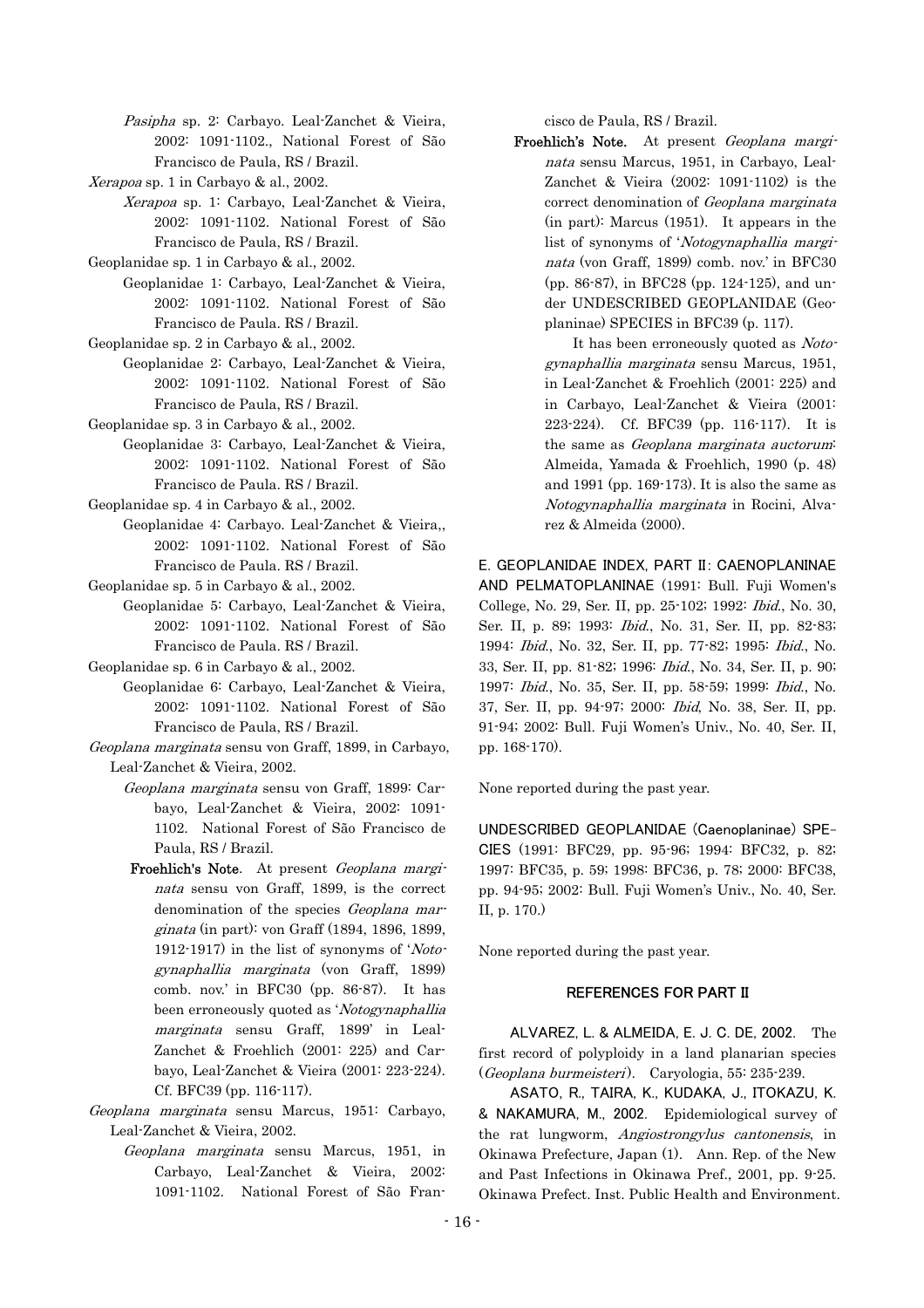(In Japanese.)

ASATO, R., TAIRA, K, KUDAKA, J., NAKAMURA, M. & ITOZUKA, K., 2003. Epidemiological survey of the rat lungworm, Angiostrongylus cantonensis, etc. (2). Ann. Rep. of the New and Past Infections in Okinawa Pref., 2002, pp. 9-25. Okinawa Prefect. Inst. of Health Environment. (In Japanese.)

BANDIER, J., 1936. Histologische Untersuchungen über die Regeneration von Landplanarien. Arch. Entw.-Mech., 135: 316-348.

CARBAYO, F., LEAL-ZANCHET, A. M. & VIEIRA, E. M., 2001. Land planarians (Platyhelminthes, Tricladida, Terricola) as indicators of man-induced disturbance in a South Brazilian rainforest. Belg. Jour. Zool., 131 (Suppl. 1): 223-224. 2002. Terrestrial flatworm (Platyhelminthes: Tricladida: Terricola) diversity versus man-induced disturbance in an ombrophilous forest in southern Brazil. Biodiversity & Conservation. 11: 1091-1104.

FERNANDES, M. C., ALVARES, E. P., GAMA, P. & SILVEIRA, M., 2001. The sensory border of the land planarian Bipalium kewense (Tricladida, Terricola). Belg. Jour. Zool., 131 (Suppl. 1): 173-178.

ITÔ, H., 1992. The first occurrence record of a predator of a giant African snail (Achatina fulica) in the Ryûkyû Islands: Platydemus manokwari. Naha Shokubutsu-Bôeki Jôhô, (86): 434. (In Japanese.)

KANEDA, M., KITAGAWA, K. & ICHINOHE, F., 1990. Laboratory rearing method and biology of Platydemus manokwari de Beauchamp (Tricladida: Terricola: Rhynchodemidae). Appl. Entomol. Zool., 25: 524-528.

Platydemus manokwari de Beauchamp (Tricladida: KANEDA, M., KITAGAWA, K., NAGAI H & ICHINOHE, F., 1992. The effects of temperature and prey species on the development and fecundity of Terricola: Rhynchodemidae). Res. Bull. Plant Protect, Japan, (28): 7-11.

KAWAKATSU, M., OGREN, R. E., FROEHLICH, E. M. & SASAKI, G.-Y., 2001. See 'References for Part I'. 2002. Additions and corrections of the previous land planarian indices of the world (Turbellaria, Seriata, Tricladida. Terricola). Additions and corrections of the previous land planarian indices of the world  $-10$ . Bull. Fuji Women's Univ., (40), II: 162-177. For these 2 articles in the Land Planarian Indices Series, see the 'planarian. net': http://planarian.net

1992. Redescription of Platydemus manokwari de KAWAKATSU, M, OGREN, R. E. & MUNIAPPAN, R., Beauchamp, 1962 (Turbellaria: Tricladida: Terricola), from Guam and the Philippines. Proc. Jap. Soc. Syst. Zool., (47): 11-25.

KAWAKATSU, M, YAMAMOTO, K., OGREN, R. E. & TAKAI, M., 2000. Figures of the poster presentation given at the Ninth International Symposium on the Biology of Turbellaria, Barcelona, Spain, June 27-July, 1, 2000. Occ. Publ., Biol. Lab. Fuji Women's College, Sapporo (Hokkaidô), Japan, (34): 1-4.

KOŠEL, V., 2001. What do we know on terrestrial Tricladida (Turbellaria) from the former Czechoslovakia? The 6th Central European Workshop on Soil Zoology. České Budčjovice, April 23-25, 2001. In: Tajovský, K., Balík, V. & Pižl, V. (eds.), Studies on Soil Fauna in Central Europe, pp. 79-81. 2002\*. Checklist of Turbellaria in Slovakia. Acta Zool. Universitatis Comenianae, 44: 37-40. \* See the Note added at the end of References.

LEAL-ZANCHET, A. & FROEHLICH, E. M., 2001. A species complex in the genus Notogynaphallia (Platyhelminthes, Tricladida, Terricola). Belg. Jour. Zool., 131 (Suppl. 1): 225-226.

MARCUS, E., 1951. Turbellaria Brasileiros (9). Bol. Fac. Filos. Ciênc. Letra. Univ. São Paulo, Zoologia, (16): 5-215 (+ pls. I-XL. Pls. XXXIX and XL are in color.

NISHIKAWA, ? (only family name is given). 1992. A survey of natural enemy of a giant African snail in Ryûkyû. Naha Shokubutsu-Bôeki Jôhô, (86): 431. (In Japanese.)

OGREN, R. E. & KAWAKATSU, M., 1987. Index to the species of the genus Bipalium (Turbellaria. Tricladida, Terricola). Bull. Fuji Women's College, (25), II: 79-119. 1988 and 1989. See 'References for Part 1'. 1990. Index to the species of the family Geoplanidae (Turbellaria, Tricladida. Terricola). Part I: Geoplanidae. Bull. Fuji Women's College, (28), II: 79-166.

OGREN R E., KAWAKATSU, M & FROEHLICH, E. M., 1992, 1993 and 1997. See 'References for Part I'.

OHKOCHI, I., 2002. Platydemus manokwari in the Ogasawara Islands – an Alien species as a new enemy of endemic land snails in the Ogasawara Islands, Japan. Ecol. Soc. of Japan (ed.; supervised by Murakami, O. & Washiya, I.), "Handbook of Alien Species in Japan", p. 167. Chijin-Shokan Publ., Tôkyô. (In Japanese.)

OTARU MUSEUM, 2003. A Poster for the 55th Special Exhibition of Introduced Species Found in Otaru, Essentially an Old Harbour City in Hokkaidô, at Otaru Museum (July 18 - Sept. 23, 2003), backside. See also Otaru City Home-page, p. 2 (Color photograph of Bipalium nobile collected in Otaru City in July, 2002). (In Japanese.) This is the first record of occurrence of this species in Hokkaidô.

http://www.city.otaru.hokkaido.jp/oshira/museum/

special.htm

ROCINI, C., ALVAREZ, L. & ALMEIDA, E. J. C. DE, 2000. Estudos cromosômicos em três espécies de planárias terrestres do gênero Notogynaphallia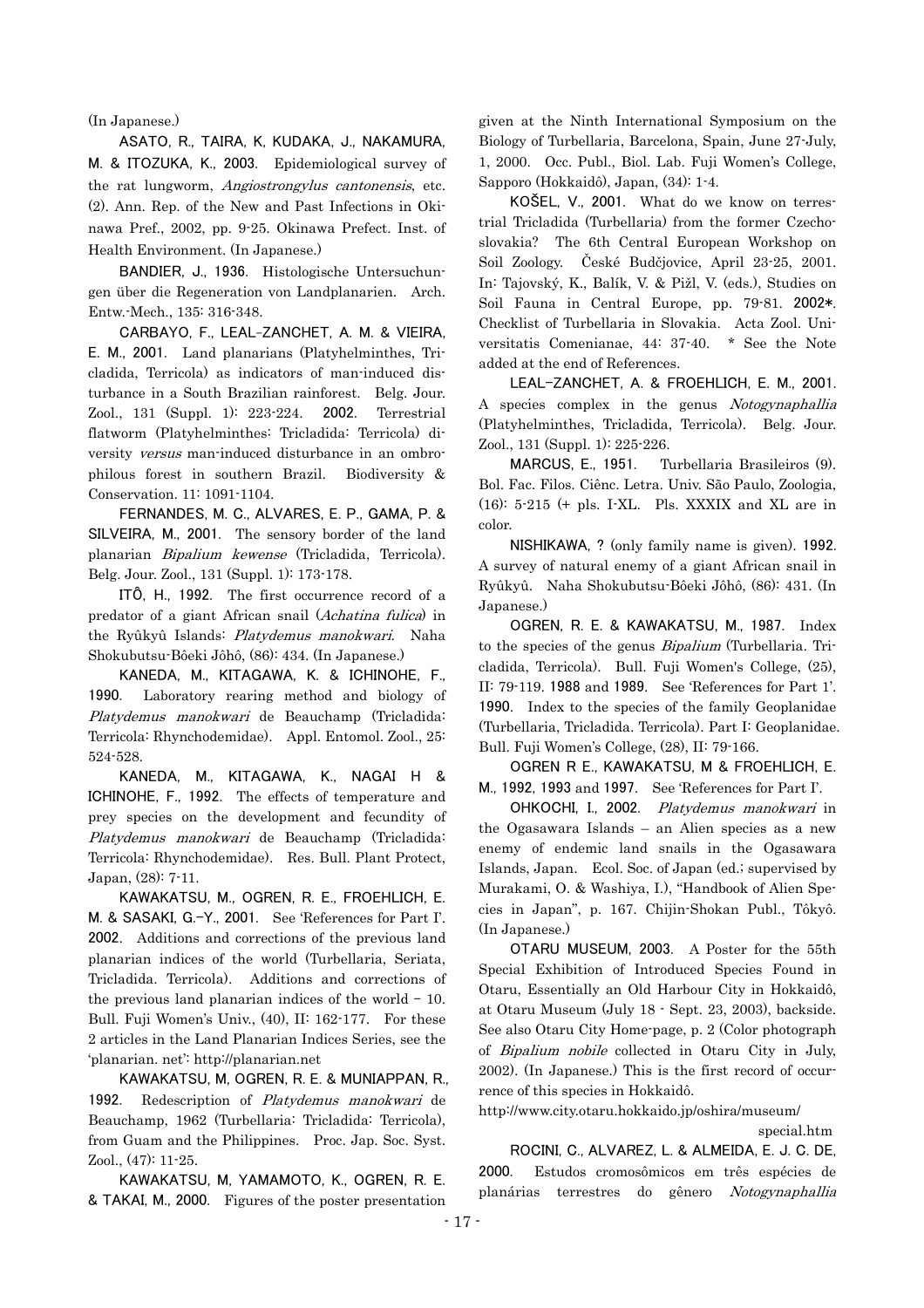(Platyhelminthes, Tricladida, Terricola). Rev. Brasil. Gen., 23, (3)-Suppl. (46º Congres Nacion de Genét., 19 a 23 de Setem. de 2000): 3.

SHIRASAWA, Y., YOSHIHAMA, I., SEO, N. & FURUTA, E. 2002. Ultrastructure and secretory function of the granules of the mucous cells in the land planarian Bipalium nobile. Zool. Sci., Tôkyô, 19: 1437.

SILVEIRA M., 1998. Ultrastructure of turbellarians: possible correlations between form and function. Hydrobiologia, 383: 191-196.

TANAKA, I., 2003. Introduction for Plathelminthes and Turbellaria. In: Nishijima, S. (supervised), Nishida, M., Shikatani, N. & Shokita. S. (eds.), "The Flora and Fauna of Inland Waters in the Ryûkyû Islands." Tôkai University Press, Tôkyô. (In Japanese.)

YAMAMOTO, K, 2002. Distribution of Bipalium sp. Nagasaki-5 and karyotype. Bull. Junshin Junior Highschool & Junshin Women's Highschool, (29): 37-43. (In Japanese, with English summary.) 2003a. Bipaliid

land planarians collected in Nagasaki Prefecture, Kyûshû, Japan. Rika-Kaishi (Nagasaki-ken Kôtô Gakkô Kyôiku-Kenkû-kai Rika-Bulai), (42): 63-70. (In Japanese.) 2003b. "Freshwater and land planarians found in Nagayo-chô, Nishi-sonogi-gun, Nagasaki Prefecture, Kyûshû, Japan." Matsuo, K. (ed.), Nagayo-chô no Shizen. pp. 62-64. Shôwa-dô Publ. Co., Isahaya. (In Japanese.)

Note. The distribution data of land planarians in Slovakia listed in Košel (2002) have been cited from Babor (1940, 1943) and Krumpál, Krumpálova & Cyprich (1997). These papers are listed here.

BABOR, J. F., 1940. O pozemných ploštenkách v strednej Európe. Host' a Turista, 1 (10): 5. 1943. Slovenská fauna. In: Slovenská Vlastiveda I, pp. 401-463 + 16 figs. Blatislava.

KRUMPÁL, M., KRUMPÁLOVA, Z. & CYPRICH, D., 1997. Bezstavovce (Evertebrata) skleníkov Bratislavy (Slovensko). Entomofauna Carpathica, 9: 102-106.

\*\*\*\*\*\*\*\*\*\*\*\*\*\*\*\*\*\*\*\*

Addresses of the Authors :

- Dr. Masaharu KAWAKATSU, 9jô 9chôme 1-8, Shinkotoni, Kita-ku, Sapporo (Hokkaidô) 001-0909, Japan. Tel & Fax (International: +81 11 762 4450); (Domestic: 011 762 4450). E-mail (Miss Miyuki Kawakatsu): DQA01524@nifty.ne.jp (The 4th character is "zero", not the letter O.)
- Dr. Eudóxia Maria FROEHLICH, Professor of Biology, Emeritus, Departamento de Zoologia, Instituto de Biociências, Universidade de São Paulo, Rua do Matão, Travessa 14, No. 101, Butantã - São Paulo / SP - 05598-900, Caixa Postal 11461, Brasil. Tel: International: +55 11 3091-7575 / Fax (International: +55 11 818 7416). E-mail: [emfroeh@ib.usp.br](mailto:emfroeh@ib.usp.br)

Home address: Al. J. E. de Lima, 1095/102, CEP 01403-003, São Paulo, SP-Brasil.

 Dr. Hugh D. JONES, School of Biological Sciences, 3.239 Stopford Building University of Manchester, Manchester, M13 9PT, UK. Phone/FAX +44 161 275 3885. Email: hugh.jones@man.ac.uk Home address: 4 Vine Cottages, off Hayfield Road, Birch Vale, High Peak, SK22 1DG, UK. Phone: +1663 745438. Email: flatworm@btopenworld.com

- Dr. Robert E. OGREN, Professor of Biology, Emeritus, Wilkes University, Wilkes-Barre, Pennsylvania 18766, U. S. A. Home address: 88 Lathrop Street, Kingston, Pennsylvania 18704, U. S. A. E-mail: [74200.1200@compuserve.com;](mailto:74200.1200@compuserve.com;) [REOgren@compuserve.com](mailto:REOgren@compuserve.com) Website URL http://course.wilkes.edu/REOgren
- Mr. Gen-yu SASAKI, Biology teacher of Jôtô High School of Tôkyô. Home address: Roppongi 1-3-49, Minato-ku, Tôkyô 106-0032, Japan. Tel. (International: +81 3 3585 1785); (Domestic: 03 3585 1785). E-mail: [gen-yu@mtc.biglobe.ne.jp](mailto:gen-yu@mtc.biglobe.ne.jp)